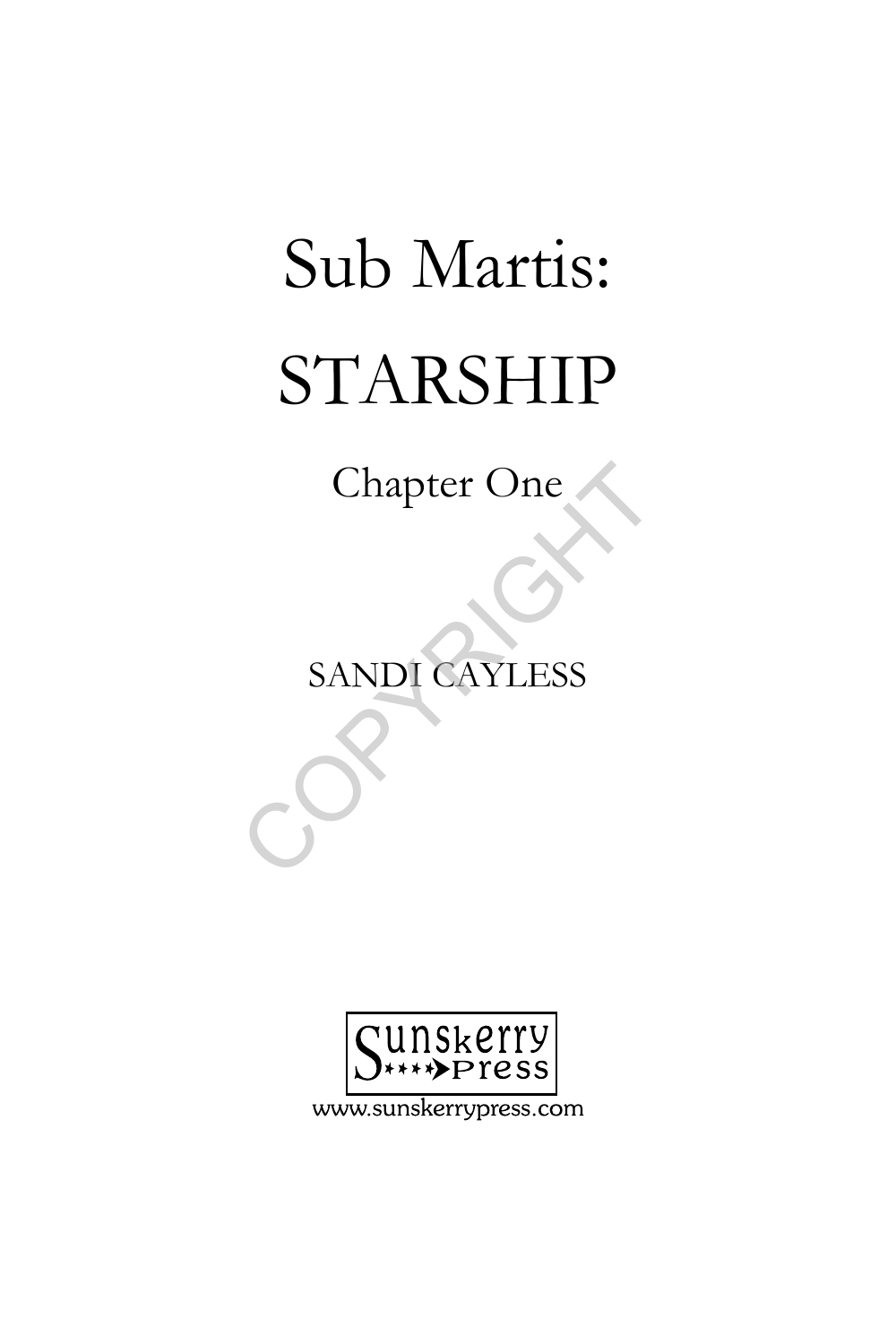## 1 BOOTCAMP

The sleek, red twin-finned craft rose to the apex of its flight and tilted like a predatory bird, to descend in a lazy double spiral that left a trail of azure haze through the thin Martian atmosphere. The trail had traced a figure eight across the rose-hued sky.

"Two points off for being a smartarse," Lieutenant Copper Milkstone commented to her friend Lieutenant Linen Lyrican as they watched the display from the vantage of the observation deck of the Flight Dome of Beagle One Basecamp, one of Mars Fleet Academy's training stations. "I hope we're not expected to do that after another month's training." win-finned craft rose to the apex of its fligh<br>d, to descend in a lazy double spiral that left<br>he thin Martian atmosphere. The trail had<br>rose-hued sky.<br>s off for being a smartarse," Lieutenant Co<br>her friend Lieutenant Line

Linen turned to look at her friend. "You mean you haven't done the figure eight manoeuvre in flight training simulations?" she asked, her gold-flecked eyes glowing in mock surprise.

"No. And neither have you, so cut it. I've seen your results and you've only had one perfect landing out of three in sims and *that* was in a standard military shuttle."

Copper leaned back in her chair to look up again through the overhead dome. "See that, he's sending out a green trail now," she noted. "Flight instructors! We should be up there practising, not sat here watching him show off his paces in a fancy fighter."

"He's the one in the classy uniform with the gold wings and insignia that says he's the boss," Linen shrugged. "Besides, as an instructor he needs to keep his flight hours up, doesn't he?"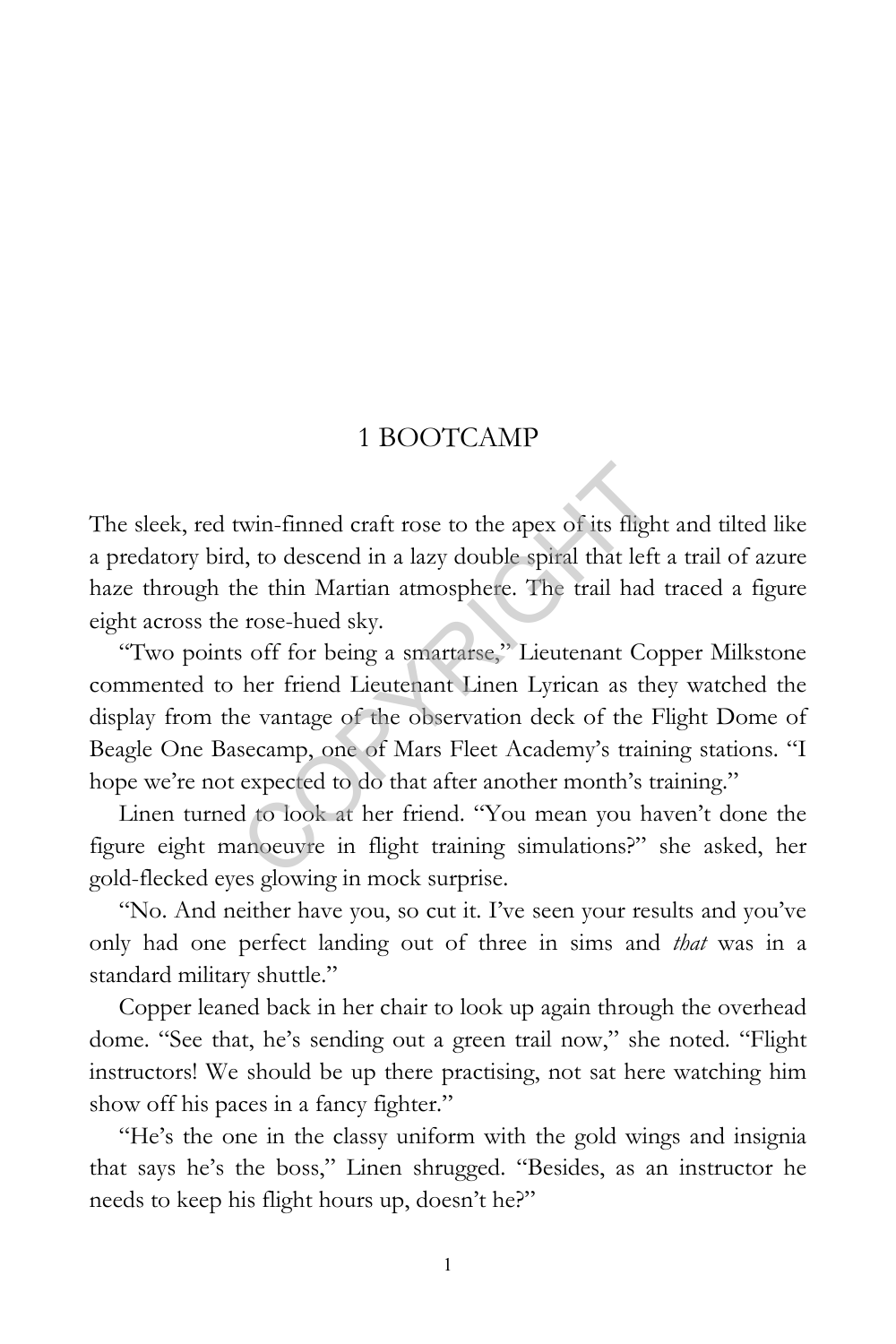"He gets plenty chance taking rookies like us up. And talking of classy uniforms, who the hell did they get to design these fizzing jackets?" Copper complained, running a finger around the inside of her collar. "Gray Woodelms it certainly wasn't."

"Itch Factor Incorporated," redheaded Linen grinned. "They should have got my Ma: she'd have built in a comfort factor and more pockets. Never mind, we'll be in flight suits later for yet more flight training. They wouldn't let any of us loose solo in a fighter unless we can show we can handle one upside down, backwards and falling out of the sky with no engines."

"That'll be the sol: on two months basic training that seems to be stretching to four, none of us will get near that standard. Here we are, Class Alpha Zero One out of the new and exciting Beagle One Basecamp and the pride of Mars Fleet Explorer and Space Corps and what have we got: at least another month of endless flight sims, classwork, physical jerks, memorising rules and regs even God's never heard of, washing our socks, spit-polishing our billets, saluting our seniors and whatever else they throw at us! Weren't we promised only six sevensols basic in boot and then on-the-job training with whatever base or ship we're assigned to? In our case the almighty *MSS Drake II*, with the scary Colonel Elle Chryse Moritz in the command chair." bur, none of us will get near that standard<br>ro One out of the new and exciting Beagle<br>of Mars Fleet Explorer and Space Corps and<br>nother month of endless flight sims, class<br>ng rules and regs even God's never heard<br>of shing

"We signed up, though I admit we *were* actually pushed into it by the aforementioned scary Colonel Moritz and promised six sevensols of officer training in bootcamp and we've done that already and then some. But they reckon we've *all* at least another six as the new squadron's not near ready to launch yet – though you can bet that most of our teammates will not be assigned to any of them. But let's face it, although these uniforms aren't a cut above the rest, once we get the *Drake's* insignia attached to our jackets, we'll stand out in any crowd."

Although most were not destined to become pilots, all new recruits to Mars Fleet's fast-track officer training scheme were given basic flight instruction and those with aptitude or previous training were expected to continue. As both Copper and Linen had completed their basic flight tickets and were qualified to fly short-range mid-atmospheric civilian craft,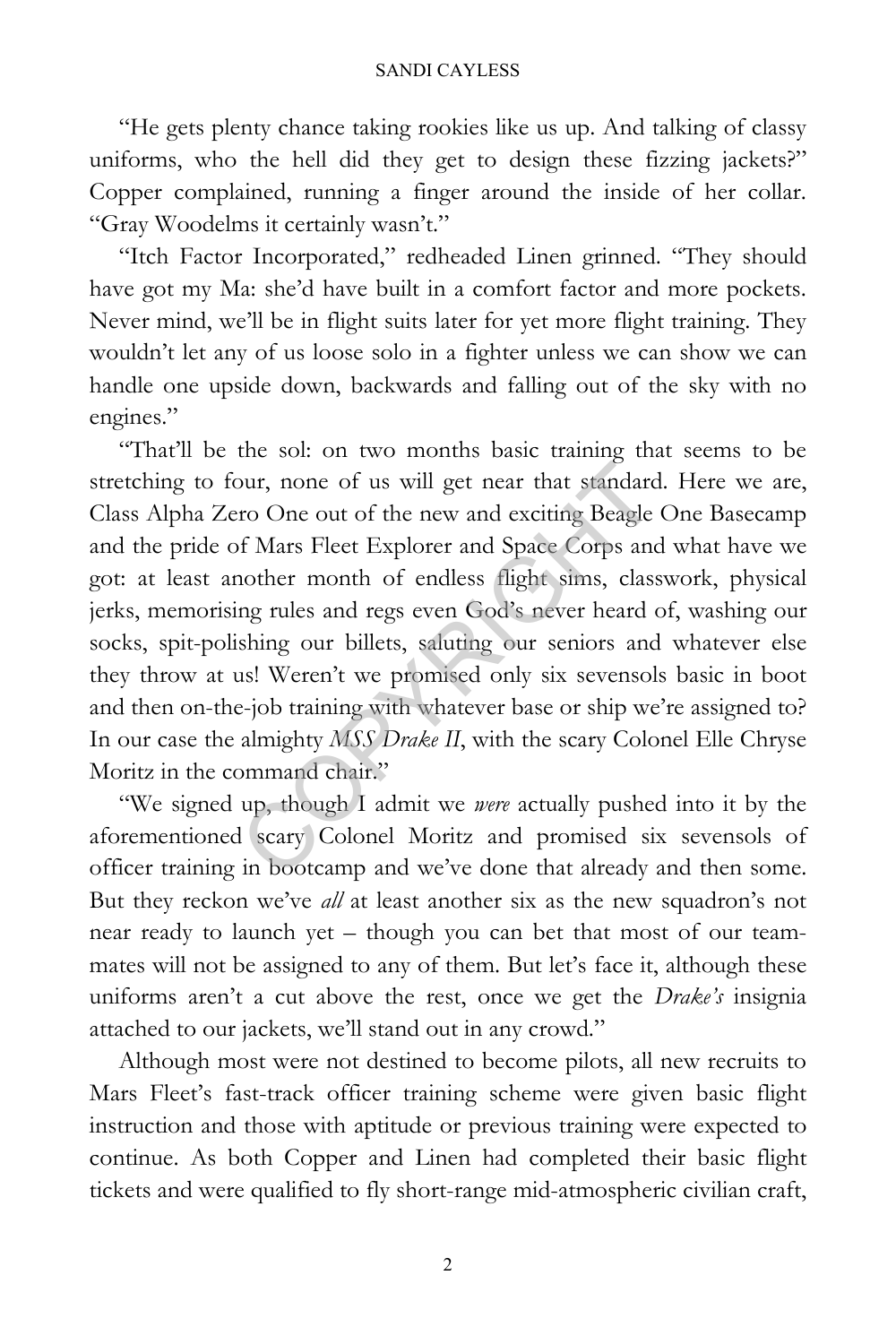they had little option but to spend part of almost every sol in flight simulations or in actual flight with an instructor either aboard with them or watching every manoeuvre they made from a station on base, with the facility to take over control should he or she so wish.

Aboard their assigned starship the duo knew that they would be classified as science specialists, both being part of the way through their PhDs under the auspices of Lowell College of the University of Mars, but in common with their newly-recruited peers they were doing the groundwork that would bring them up to the standard required for junior officer ranks aboard any ship of Mars Fleet. Unlike their fellows, they knew the identity of the ship in which they were to serve, but this they had agreed between them to keep under wraps. Bound for the flagship of a new squadron of top range vessels that would be heading out on a shakedown cruise, they suspected that a degree of envy might result that could make life a tad uncomfortable if it were widely known. Holding the ranks of lieutenant whilst in training as a result of their first degrees plus their tertiary education, they had already fielded sufficient flak from those of their cohort that had been assigned the training rank of ensign. ween them to keep under wraps. Bound for<br>n of top range vessels that would be hea<br>ise, they suspected that a degree of envy m<br>a tad uncomfortable if it were widely know<br>nant whilst in training as a result of their fin<br>ucat

"Here's Instructor Captain Meltdown on the way in, so we'd best look sharp," Linen announced as she stretched lazily.

"One sol you'll accidentally call him that to his face and it's you that'll be for meltdown," Copper warned. "Where the hell are Blazells and Dingle? Aren't they supposed to be watching every move with us and profiting from the experience?"

"Grabbing a last caff in the mess, I'll bet. They've seen all this before, just like us. Talk of the devil… you guys have just missed the magnificent Meltdown showing his wings."

"One sol he'll land on his nose and it's his underwear he'll be showing," Copper prophesied.

"Hope I'm there to see it," Linen shot back. "You two ready for a trip in the four-man trainer?" she asked the newcomers.

"Depends who's at the helm for lift-off," Gadget Blazells responded. "If it's you, Lyrican, I want a back seat."

"You don't need to pack your sick-bag just yet, Blazells, Lieutenant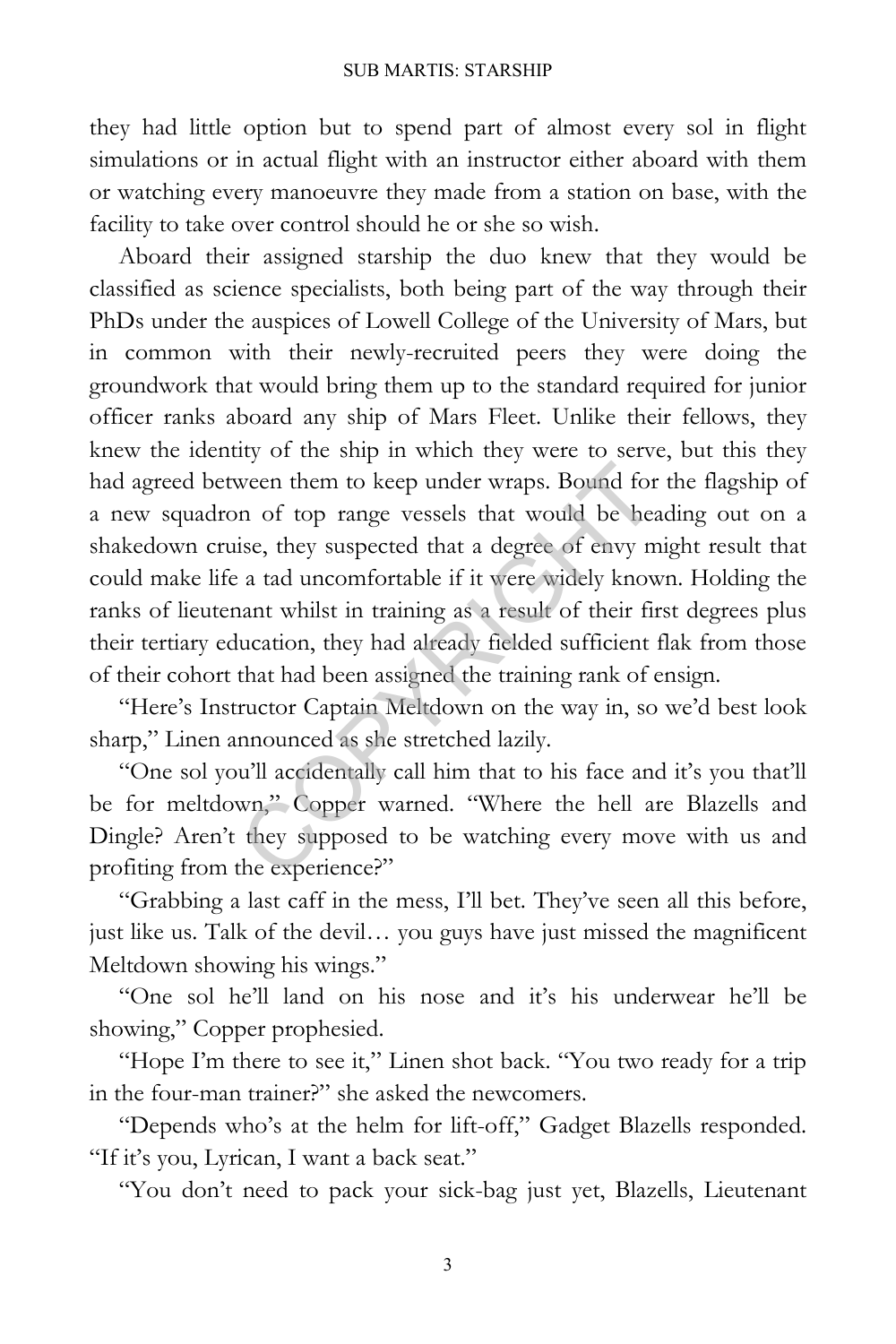Milkstone's in the hot seat for this jaunt," Linen told him, her face creasing in a smile. "But let's go meet Captain M, he's obliged to brief us before we take off and then watch every manoeuvre from his control seat. We could always reprogram his flight-schedule pad with the Leisure Dome as our endpoint this trip and stop off for an hour?"

"Then we'd be grounded and it would be your fault," Copper told her. "This is Mars Fleet's Basecamp Beagle, not Pillinger Junior School's Detention Centre for unruly students. Besides, as the Leisure Dome doesn't have its own spaceport, we'd have to land at the main spaceport and take a land shuttle. You try sweet-talking Beagle Port Control into letting us land without a permit."

"Sometimes I wonder how you two made it in here," the earnest Dingle put in. "You don't strike me as Service material."

"We got drafted, more or less," Copper informed him sourly as the foursome strolled off the observation deck and across the hall in the direction of one of several briefing rooms.

"How come?"

"Relatives in the Service that thought they knew better than we did," Linen lied smoothly. "And promised us no more than a month and a half in boot. They fibbed. How come you ended up here, Dingle? You're not exactly Service material either." I wonder how you two made it in her<br>
You don't strike me as Service material."<br>
afted, more or less," Copper informed hir<br>
led off the observation deck and across<br>
e of several briefing rooms.<br>
P"<br>
i the Service that thoug

"Couldn't find a job after my degree that paid any better and I'd gone through cadet training in school and quite liked it. The recruitment office said it was similar here, only more advanced *and* I was virtually guaranteed the training rank of lieutenant."

"And you believed them? You mad fool."

"Tell me about it: cadet school was a holiday camp compared to this, and I'm only an ensign and will be when I'm assigned," Dingle said mournfully as he led the way into the briefing room. "After the breeze they call the Service Entrance Test, this comes as a shocker."

The four spun out the time in casual chitchat until Instructor Captain Max Meldyn stalked in. His uniform was standard issue for his rank, but he wore it as if it *had* been designed by the celebrated Gray Woodelms for the hero in a high-budget tri-dee holo-flic. His teeth shone at his four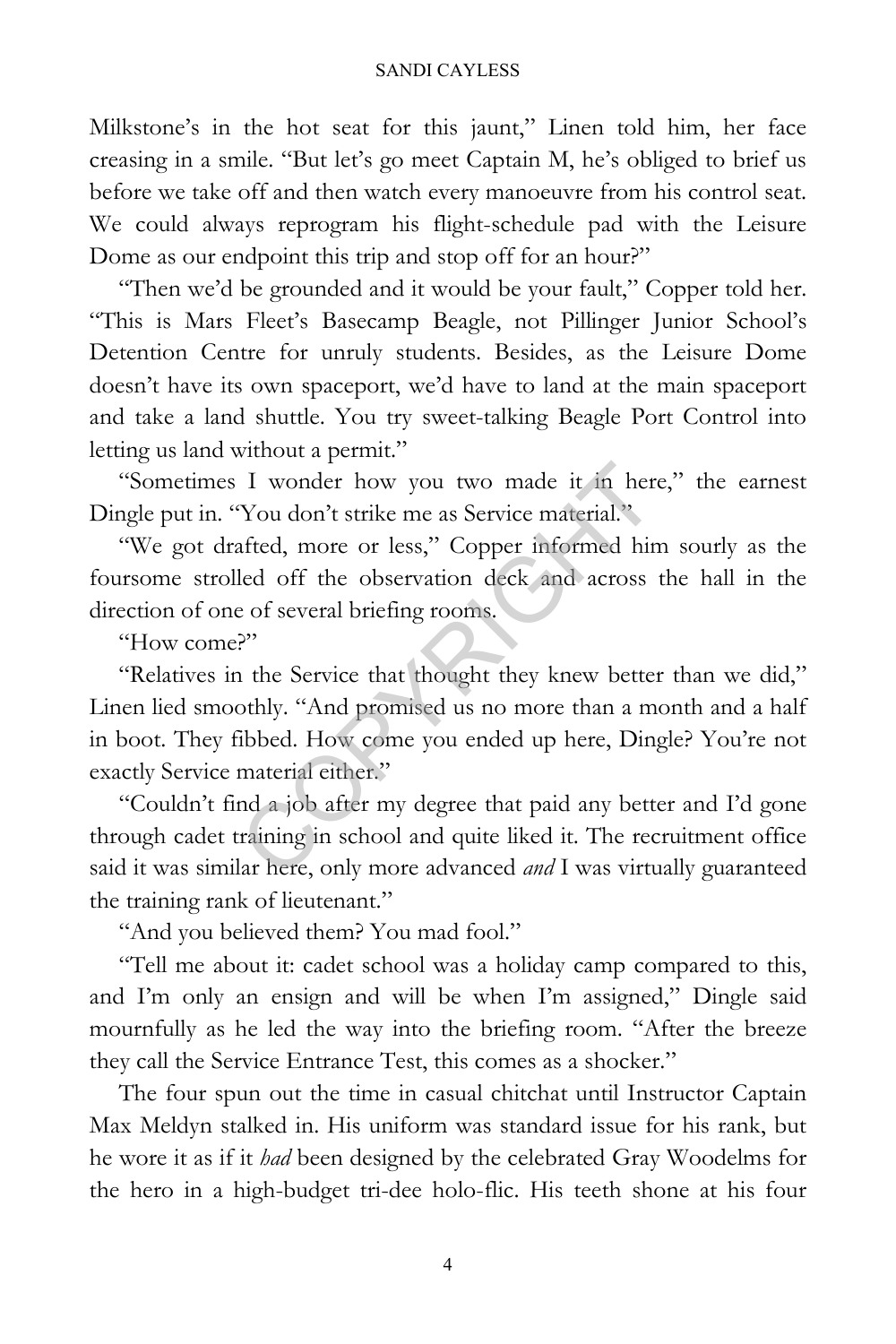trainees.

"Right, let's get to it, people. Sit," he commanded. "We'll go over your route and then we'll see if you know the inside of the Ares-Class Mark IV four-man shuttle as well as you know your own backsides…"

Forty five minutes later the four trainees had escaped to the hangar, suited up and were slotting themselves into their allotted positions. As Flight Captain, Copper soon had them organised.

"Lyrican, you're navigator and comms on the outward leg. You'll take over on the way back Blazells, but for now you're weapons: we've a logged short stopover at the mil base out to the north of Mendel Dome but meanwhile keep your hands on the trigger in case our instructor lets loose unscheduled target drones. Dingle, you're survey and mapping and make sure you keep your eyes peeled: you can bet Ground Ops have moved a few mobile work domes around since the navi-comm selfupdated. Web in people, we haven't got all sol." Led target drones. Dingle, you're survey an<br>keep your eyes peeled: you can bet Grc<br>mobile work domes around since the n<br>n people, we haven't got all sol."<br>meed to sound so efficient, our talk's not bei<br>friend.<br>at credit on

"You don't need to sound so efficient, our talk's not being monitored," Linen told her friend.

"Want to put credit on that? I bet this thing's got more bugs than a flea-infested sewer," Copper responded as she called in to their local flight control to confirm their status.

Having carried out the obligatory pre-flight safety checks and obtained the relevant permissions, she set for taxi to the take-off pad. As she had several hours of sims and actual flight under her belt and was well able to handle a civilian version of the craft, she lost no time in further chat. Once airborne, she set the small shuttle on course for their first scheduled destination of a newly established military station beyond Beagle's most northerly sub-dome, Mendel.

Beagle One Basecamp was a recently-established facility for training fast-track recruits to the Fleet branch of the Service, the body on Mars charged with planetary defence and similar vital concerns. After a widelypublicised increase in fleet recruitment, owing to a surge in outer system exploration for new resources and the building of new starships to carry out the work, several such new training centres had been established planet-wide. Beagle One was located to the west of and beyond the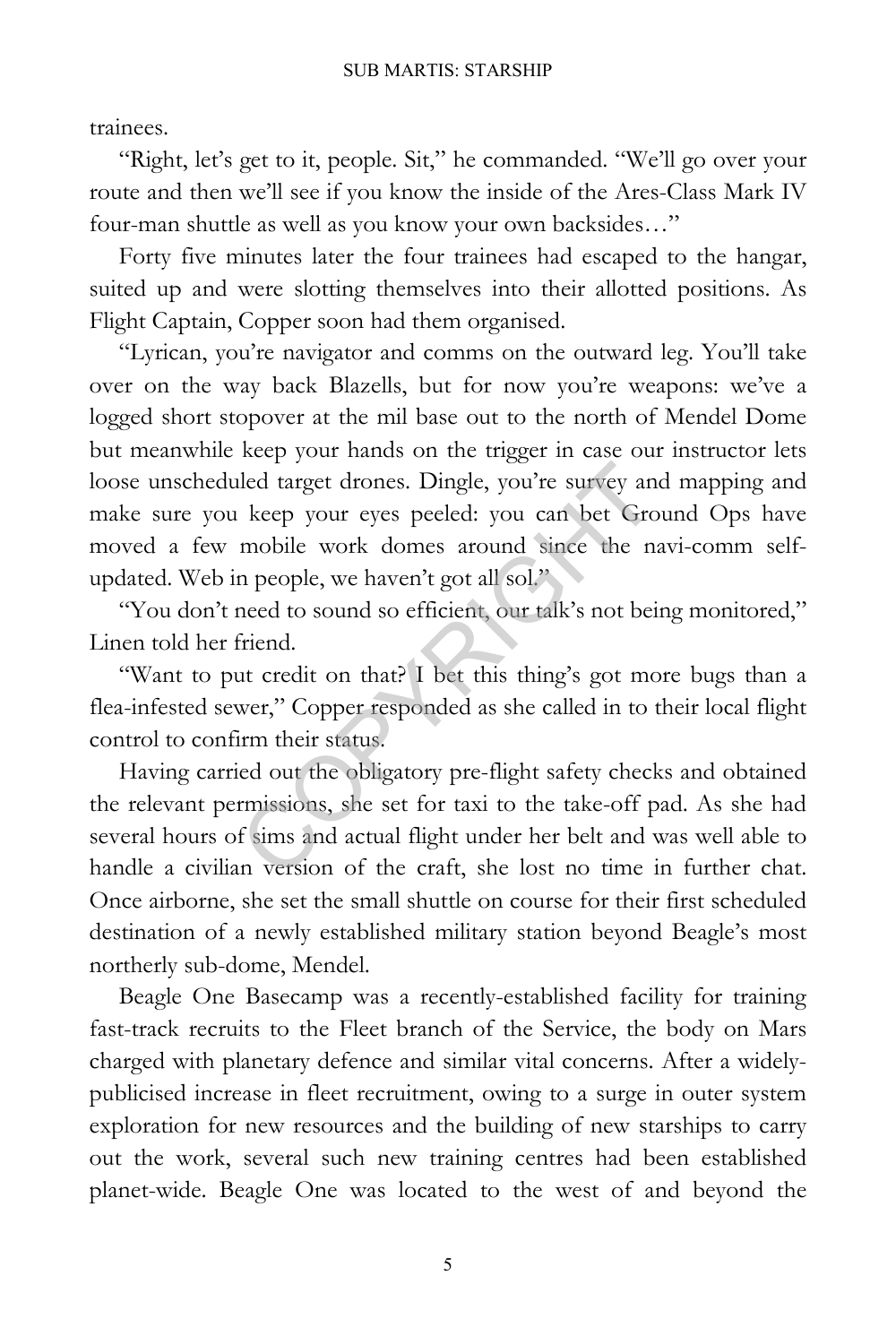## SANDI CAYLESS

ancillary systems dome that served Beagle's central dome, Pillinger; it had once been a drilling site for water ice extraction. The Basecamp comprised a main base dome, a flight training dome with attached launch site and a dormitory dome where both trainees and instructors lodged. Despite its designation as Beagle One Basecamp, there was no Beagle Two.

The small training shuttle cleared the basecamp and followed a northeasterly course in order to avoid overflying populated centres. The planned course took the craft between Mendel, the most northerly habitation dome of Beagle Complex, and the Astrobiology Field Dome, a prestigious science centre under the auspices of Mars Deep Mining Consortium that Copper and Linen knew very well, it being the field base for their PhDs. Linen pointed this out to their fellows as the glittering plas-crystal of the AF Dome's upper sections slid by on their left.

"Aren't you cutting by a tad close, Milkstone?" Dingle asked anxiously from his rear seat.

"Check your chart, Dingle: we're flying over the north end of the new sub-tunnel route that will eventually link the spaceport and the AF Dome. And as I've set a straight line for Beagle One Military Station, that takes us this close – as long as nothing's thrown at us to cause us to divert." Internal pointed this out to their fellows at the AF Dome's upper sections slid by on the cutting by a tad close, Milkstone?" Dingle at that will eventually link the spaceport and a straight line for Beagle One Military St

"Confirmed," Linen put in from the navigator's position at Copper's side. "Doesn't seem to be much action going on as far as the tunnel goes," she went on. "You charting it, Mr Dingle?"

"I'm charting," he replied automatically. "But I guess most of it is underground, so we won't see much surface works."

"We have another craft in our sights," Copper noted a short time later. "Let's check it out. This is Flight Six-Five-One-Three out of Beagle One Basecamp on a training mission east of you. Do you read us, over?"

"Loud and clear Six-Five-One-Three! This is Flight Alpha Two-One-Niner out of the Astro-Field Dome en route to the north, over," a wellknown voice replied.

"It's Kezza and the Amber-Scamper!" Linen exclaimed.

Intensely conscious that they were possibly being monitored, Copper tabbed her link and replied formally. "Well met, Captain Brownpelt! Copper Milkstone, Flight Captain. I take it you're heading to the Warren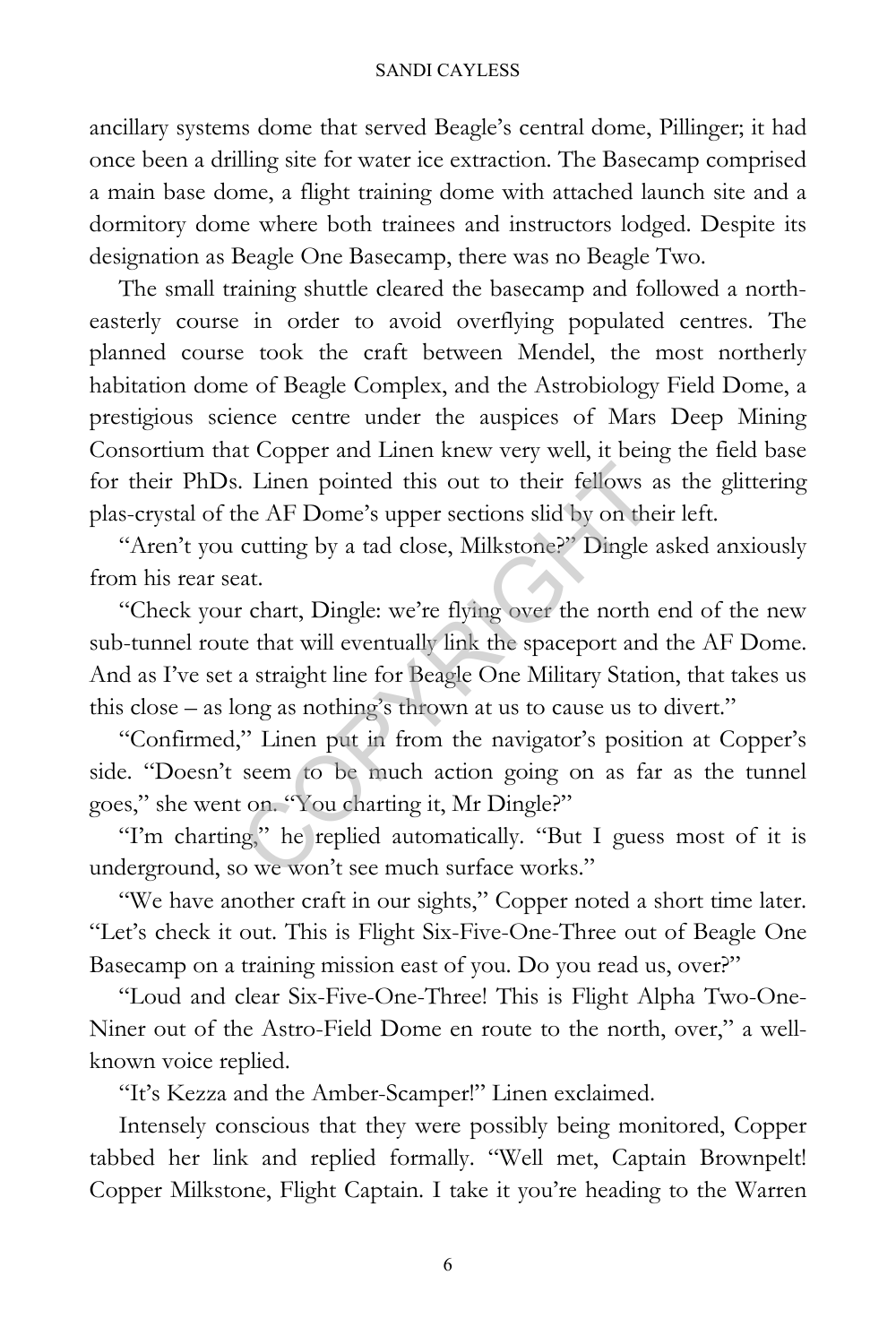site station, over?"

"We are, in atmospheric flight; is Linen with you, over?"

"I certainly am, Kezza. Great to hear from you," the redhead cut in without as much as a by-your-leave. "Flying high, I see. How many have you aboard and who are they?"

Before she could add anything further Copper's voice cut in with a warning of incoming and a curt directive to Blazells to man his station and target the blips she could see on her screen.

"Six-Five-One-Three diverting eastwards. Have a good trip, Alpha Two-One-Niner, out. Get those damn drones, Blazells!"

As Copper activated the crew protection gear and felt the webbing tighten round her, she hauled back to pull the shuttle's nose up in an effort to avoid one light-drone that had ducked the virtual fire of her craft's weapons. Acutely aware that this was not a simulated flight and that she had three other bodies to safeguard, she increased acceleration to reach a clear area of sky. It was Linen, manning the secondary weapons station, who took out the remaining drone. her, she hauled back to pull the shuttle's<br>one light-drone that had ducked the virt<br>is. Acutely aware that this was not a simul<br>ree other bodies to safeguard, she increased<br>rea of sky. It was Linen, manning the seco<br>ok out

"Well done, Flight Six-Five-One-Three: confirm destruction of all your targets," the voice of Instructor Captain Max Meldyn came in over the comm. "Continue your mission and return to base as directed."

"I wouldn't put it past him to try that again," Blazells snarled angrily from the back. "He was listening in! You shouldn't have started that chat with your buddy on the other flight," he added irritably to Linen. "Bet that's what triggered it."

"If your fingers and eyes had been where they *should* have been, I wouldn't have had to take out that last drone for you," Linen returned equably.

"Cut the chat people and attend to your business," Copper ordered. "We dissect this flight back at base. Lyrican, plot us the most effective direct line to Beagle One Military Station."

"Aye, ma'am," Linen responded with a twinkle in her eye as she complied speedily.

The shuttle reached its endpoint without further trouble and after a rapid about-turn and a reordering of positions they were on the return leg.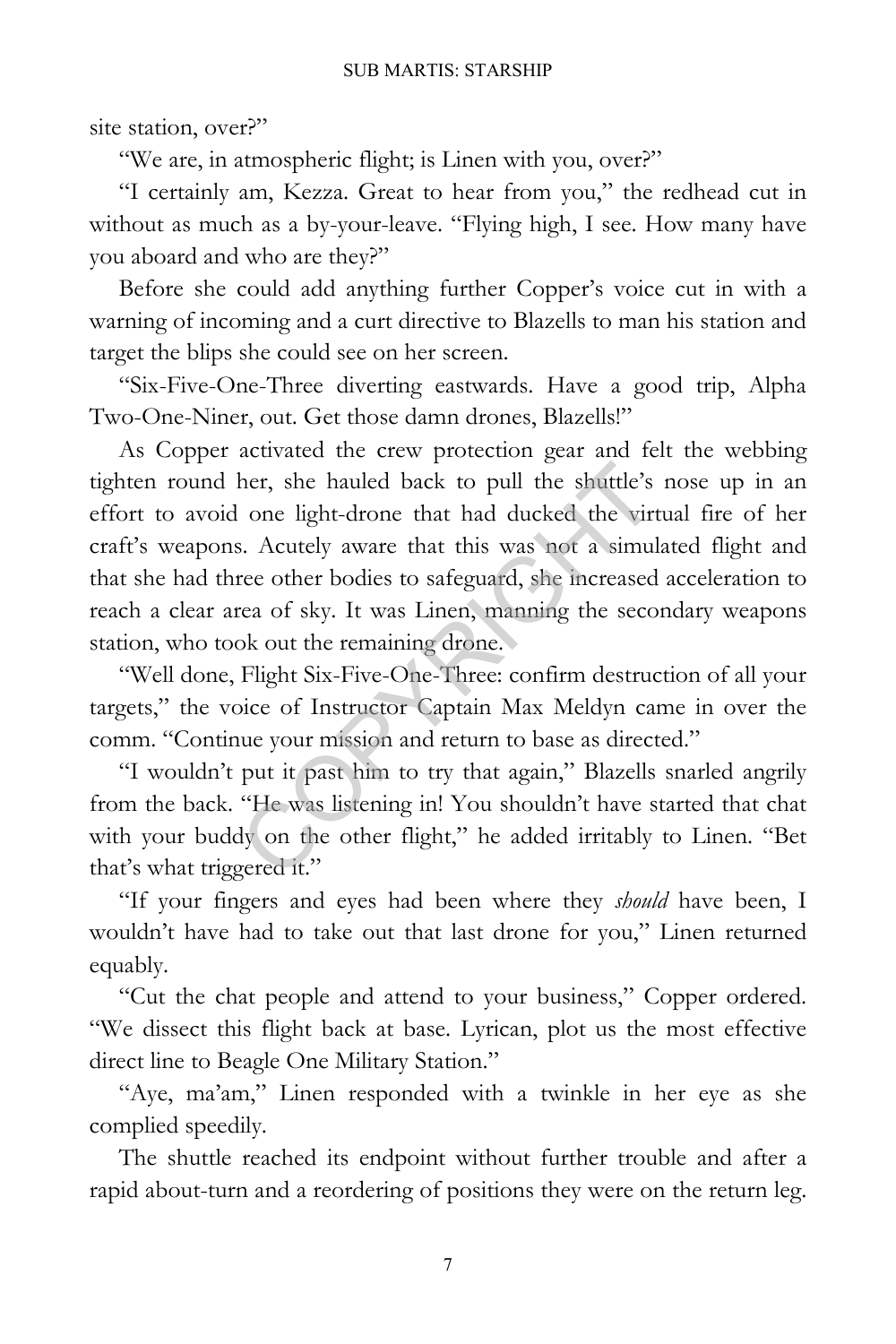The sage Captain Meldyn thought it prudent to retest their reactions by sending up another clutch of light-drones but no other trials were aimed at them and they touched down at Beagle One Basecamp on time.

Blazells' recriminations against Linen continued as the four made their way from the re-pressurised hangar to their assigned briefing room, despite Copper's sharp instruction to button it. Their instructor, a sardonic grin on his face, was waiting to greet them but the anticipated ear-bashing did not materialise. The flight was gone over meticulously and no blame apportioned, although Meldyn requested to be apprised of their connection with the captain of the passing flight.

Captain Kezza Brownpelt was in fact the pilot of the second dualoperational land-hover shuttle belonging to the Amberline research group, to which Copper and Linen officially belonged. It had been heading out to the Amberline research site at which they had both worked before being assigned to the Fleet as trainees. The captain was also the niece of Linen's ex-landlord back at Lowell Dome Complex and hence the redhead knew her well. The details were retailed to Meldyn as briefly as possible: that Copper and Linen were PhD students was known but the extent of their work and the prestigious group of which they were still effectively a part was not common knowledge and for various reasons they preferred it that way. d-hover shuttle belonging to the Amberline<br>er and Linen officially belonged. It had been<br>research site at which they had both works<br>Fleet as trainees. The captain was also the 1<br>k at Lowell Dome Complex and hence the<br>detai

Linen wiped imaginary sweat from her brow as the four, now released from duty, were allowed to depart and make their way across to Main Base Dome for well-earned mugs of caff.

"That went well," the redhead said, selecting her drink.

"No thanks to you," Blazells retorted.

"We weren't penalised," Copper pointed out. "You're lucky he didn't drop a point off you for missing that light-drone."

"I think we did okay," Dingle put in. "As a team, we're quite good. Maybe they'll match us up next time as well?"

Copper's glance at her friend clearly spelt out that she hoped not: she had seen enough of the other two to last her until the end of their training. All she said, however, was that she hoped their furlough would be announced soon as it was high time. As they were heading into what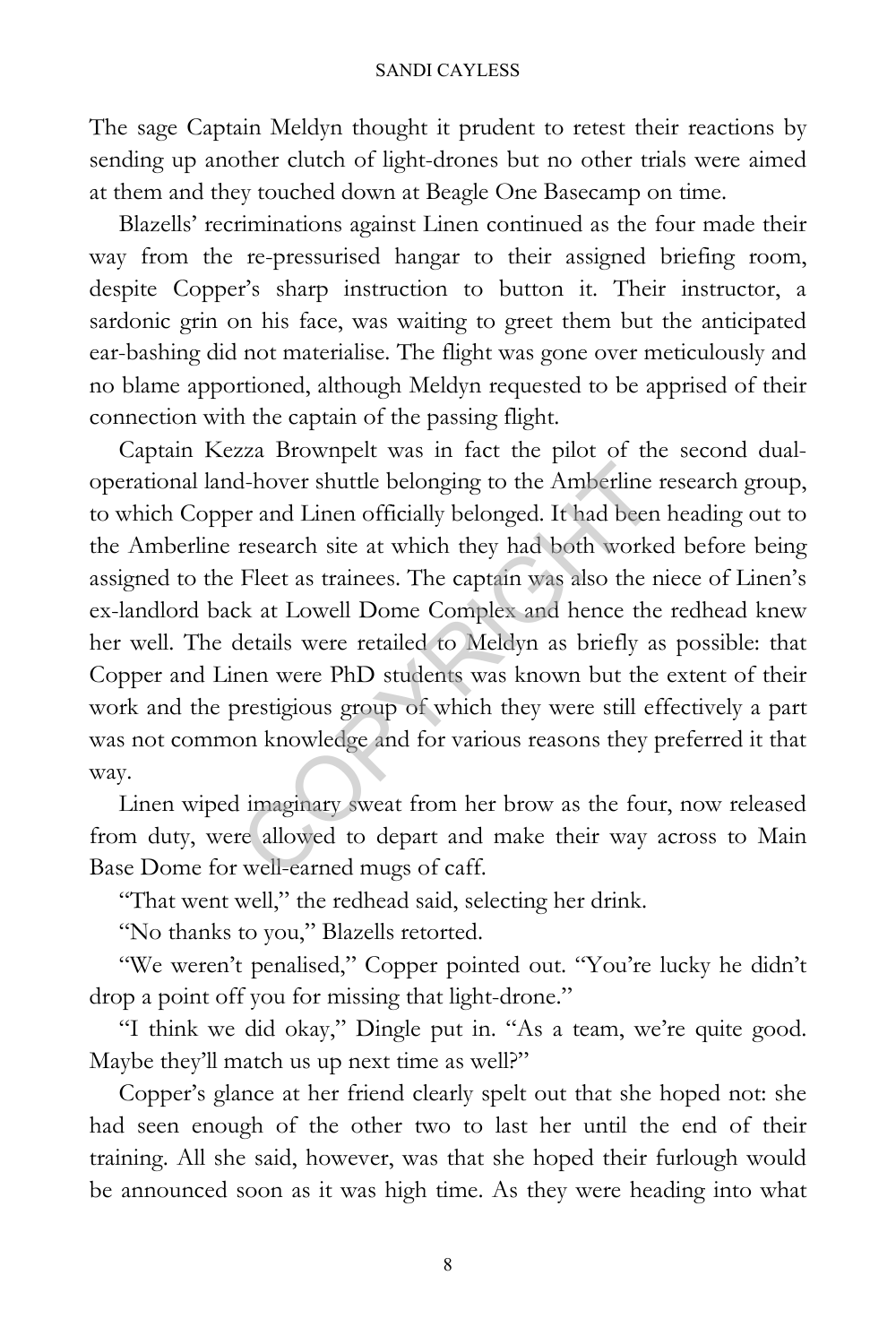normally would be rest-sols for a large proportion of Mars' citizens and were more or less half way through their extended stint, it would be a logical time.

"You could sweet-talk Captain Meltdown and find out about our leave," Copper said to Linen once their two colleagues were safely out of earshot. "He likes the cut of your jib."

"He likes the cut of anything female and stylish that's half a decade younger than he is," Linen countered. "*And* that he thinks worships his every word," she added impishly. "But I'll give it a go after our next class if I see him: navigation isn't it?"

"It is," Copper said briefly. "We'd best down the rest of this and go fish our learn-pads from out our lockers."

"At least we must be *close* to our first and only furlough," the redhead went on. "We were told it was about half way through our training, weren't we? And we don't have far to go, as we have our own place in Beagle."

"Your Grammy's place, you mean," Copper corrected her.

"Thanks to Grammy, but she told us in no uncertain terms that it was ours for the duration. Unit Five, Court Nine, Road Five off Memory Avenue. Make the rest of them jealous..."

"I wouldn't go broadcasting it, half of them are jealous of us as it is," warned her friend. "And everybody will want to come along for a party and free billets, and given some of the rum recruits we have in our class, you don't want them abusing your Grammy Magenta's stuff. *And* they will." ads from out our lockers."<br>
E must be *close* to our first and only furlougl<br>
were told it was about half way throug<br>
nd we don't have far to go, as we have ou<br>
nmy's place, you mean," Copper corrected h<br>
Grammy, but she t

"You have a point. But from what I hear, most of them are hatching plans of their own, after a party somewhere in Pillinger Dome, once we know about the timing."

"Why don't we suggest Dirty Deneb's for any party? If they did damage there, you'd never notice."

"Another good point," Linen agreed, nodding. "And we could hobble as far as my Ma's place if we didn't want to face the longer walk home," she added.

"Talking of fam-units, I had a link from Majorelle," Copper mentioned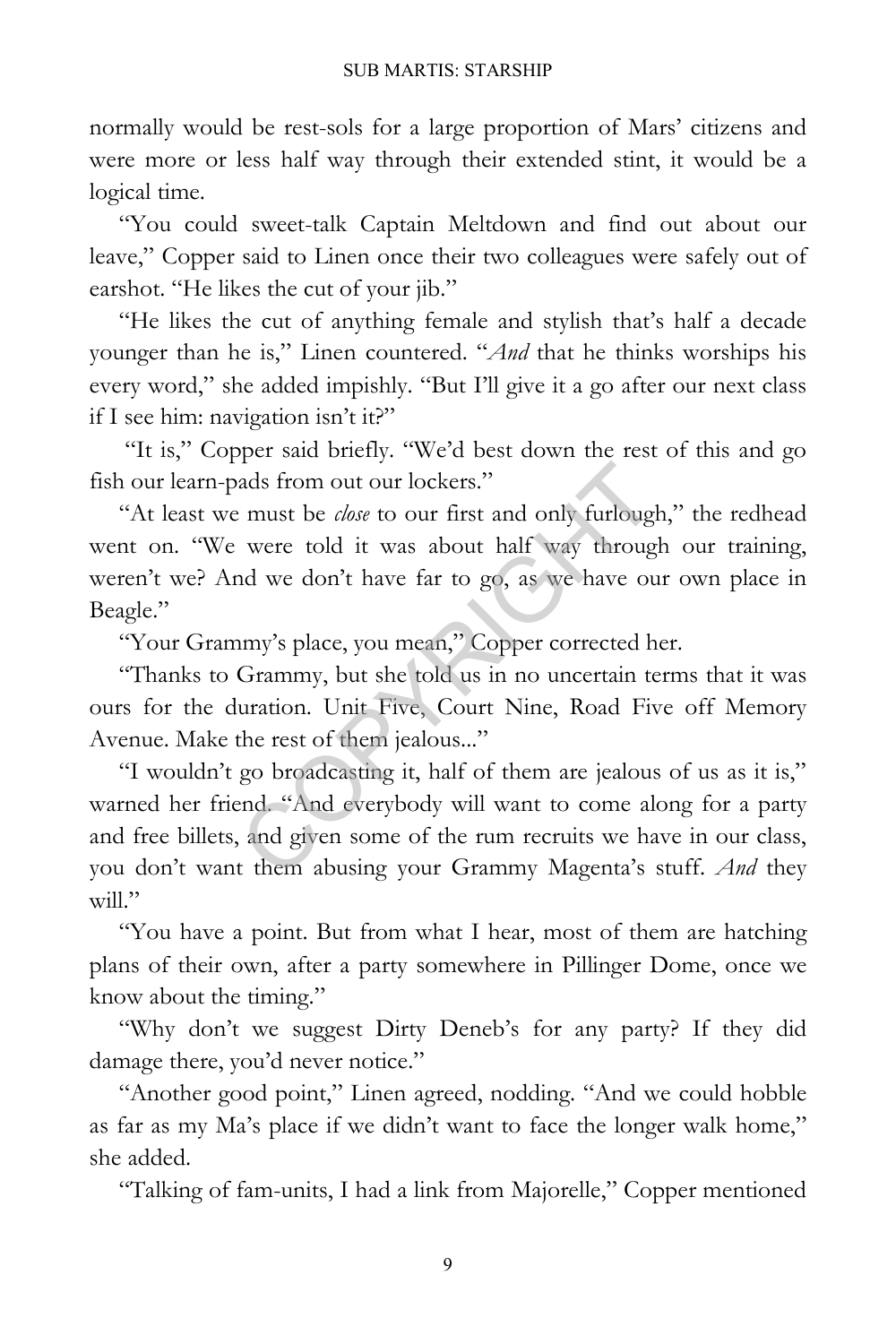as they marched along to the line of lockers.

Majorelle Moritz was a friend of the two who had once lived next door to Copper in the Kellyn family unit on Road Eleven in Lowell Dome Complex and had paired with their old friend Lofty, the owner of a somewhat downmarket diner that they, as impecunious students, had patronised regularly. She was also the niece of Colonel Elle Chryse Moritz, whose introduction into their lives had since seemed to lead to nothing but trouble.

"*I* didn't," Linen declared. "Why didn't she copy to me?"

"Because it was a tip-off about Ma Kellyn; Ma's still peeved that I flitted from her place when we started training here, but – wait for it – according to Malachite's landlord Pa Larimar, Ma has apparently expanded her little property empire again and has landed a block of exrental apartments in Beagle Central, of all places. How Pa Larimar found out Malachite doesn't know, but with Malachite working at Lofty's and knowing Majorelle once had an apartment at Ma Kellyn's, he passed it on. If it's true and knowing Ma, she must have snapped them up for a song. But as she's no doubt looking to rent them all out speedily, Majorelle warned me in case Ma calls to try to rent me one. They're on some backstreet called Skady Lane, wherever the blazes that is." Malachite's landlord Pa Larimar, Ma<br>ittle property empire again and has landed<br>its in Beagle Central, of all places. How Pa<br>doesn't know, but with Malachite working<br>elle once had an apartment at Ma Kellyn's,<br>knowing Ma, sh

Linen began to laugh. "Better known to the locals as Shady Lane. It's at the end of a private road that starts at Blur Street, passes the back gate of Beagle Law Enforcement HQ and links with the far end of Skyring Street. It's the teeny bit of road that begins at the end of Skyring and cuts through to Zaranj Street, not that far from Styllaflax in fact, but over the back," she went on, naming a small fashion store that was run by art students from Beagle College and to which she had dragged a reluctant Copper some time before.

"But so close to Central, apartments can't come cheap," her friend objected. "How could Ma afford a whole block?"

"If apartments you call them," the redhead grinned. "It used to be Law Enforcement's accommodation block for rookie cops and junior officers that were assigned to Beagle Central. Most of them didn't stay long, by all accounts. But it's surrounded by what looks like cut-price warehousing, or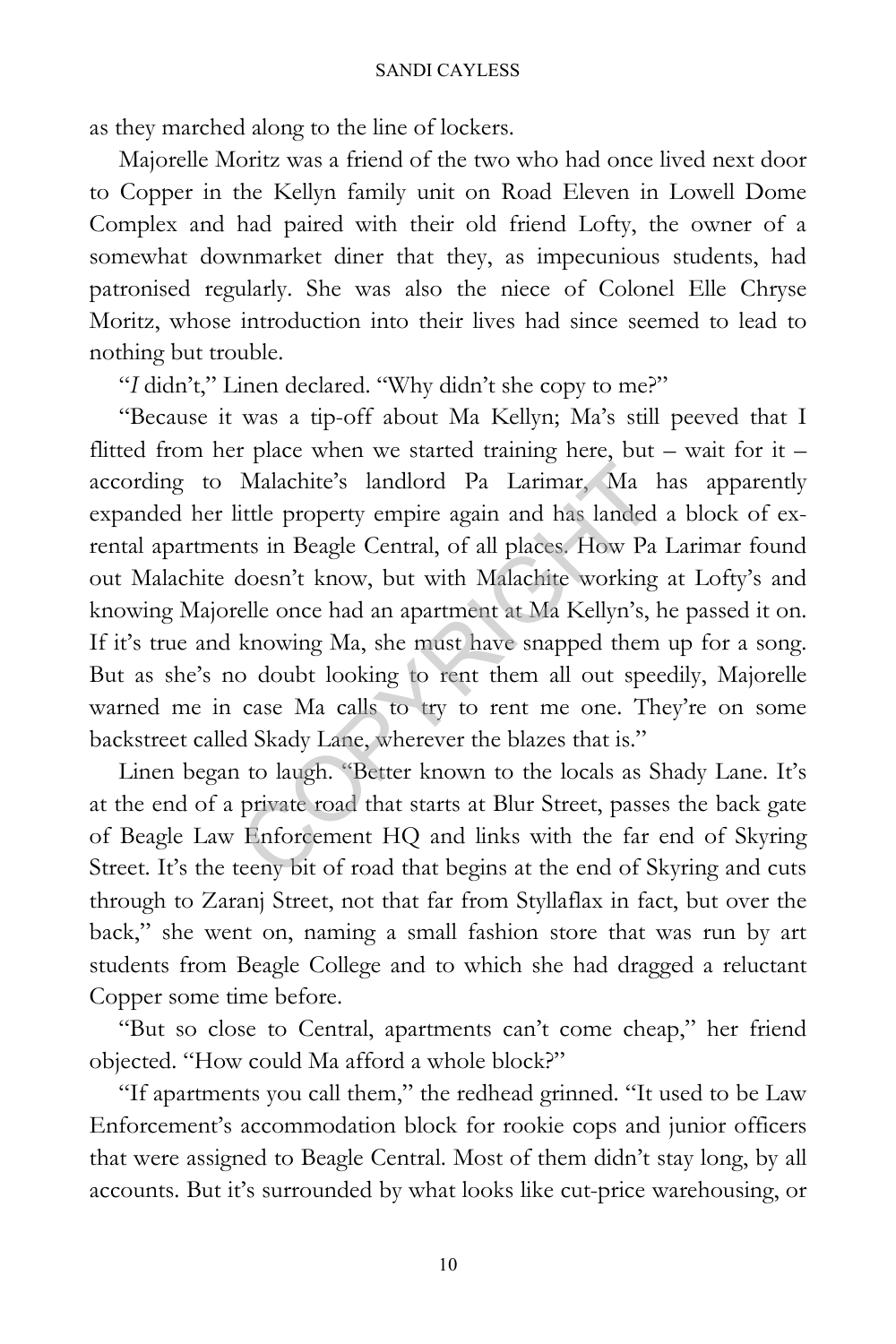was once. It's maybe so underused it's being sold off. I expect the newbies have to find their own lodgings these sols. Your ex-landlady *will* have picked it up for a song, though: you know Ma Kellyn and all this way away from Lowell it would have had to be a bargain price, even given Ma's legacy from her late Uncle Whatsit at Phoenix."

"Uncle Singeol Kellyn," Copper reminded her. "She always hinted that she and her brother Pinker inherited little but given what she's done so far, with her fancy apartment at Lowell Leisure Dome as well, *that* was probably a blind. Maybe Pinker was coerced into chipping in for the purchase – Ma can be very persuasive when she wants to be, just like someone else I could mention in fact, and Pinker's a walkover."

"Could be," Linen agreed. "And I expect your sly reference was to my distant relationship to Ma. But didn't Ma sue that swindler calling himself Dusty Kellyn that tried to cheat her out of part of Uncle Singeol's estate? She maybe got a packet out of that. So we must check out this Skady Lane place and see what it's all about when we're on this leave we've been promised." Linen agreed. "And I expect your sly refership to Ma. But didn't Ma sue that swindler<br>nat tried to cheat her out of part of Uncle S<br>a packet out of that. So we must check out<br>what it's all about when we're on this lea<br>ped

"I rather hoped we'd check out the Leisure Dome for a sol or two and then have a couple of nights on the town eating real food and not stuff that tastes like it's Earflaps' reject stock. But what's this private road off Blur Street out back of the Lock-Block called?" her friend asked curiously.

"Private Road," Linen informed her.

"That figures."

"But better known to the locals as Rookie Road, as that's the way the rookie cops had to walk to report in."

"Only in Beagle..."

"We Beagle-ites are known for our ready wit as well as our charm," Linen said roguishly.

"And a few other things best not mentioned," Copper returned. "But enough already, let's collect our stuff and head in for the next lecture. It's just like our undergrad sols, except you don't get any time off for bad behaviour."

\* \* \*

Some time later and back in the twin quarters they shared, Linen set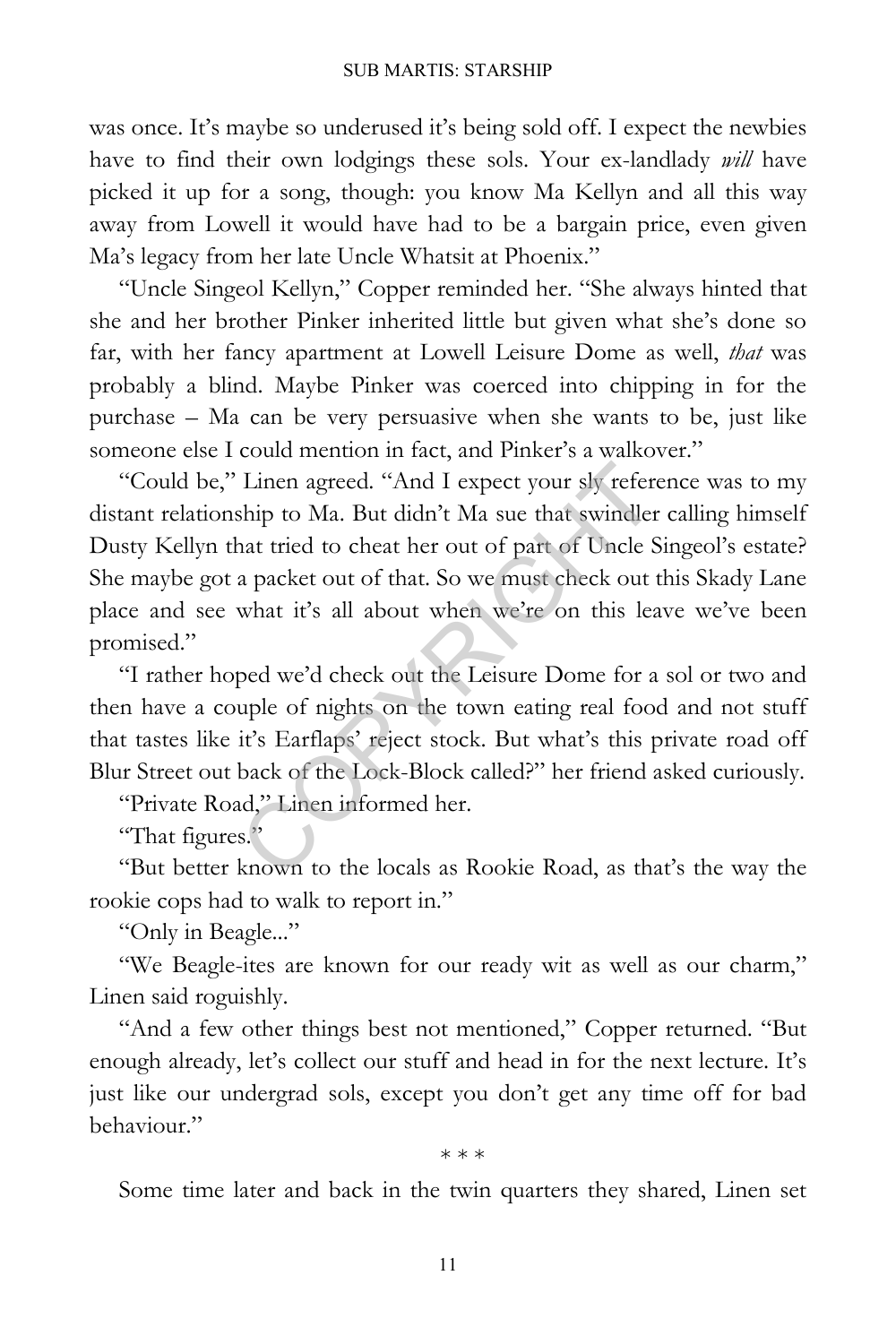the privacy lock and turned to her friend.

"I sweet-talked Captain Meltdown at break and he says we're all due furlough, but it's not within his remit to say when: we get leave when our contract says we do. And that's two sols from now, I found out from the office. But I won't be sweet-talking him again. He's rather put out."

"Why, what did you do to him?"

"He tried to sweet-talk *me* into spending part of my leave in his company…"

"Surely consorting with your own trainees is strictly against regs," Copper interrupted.

"Sure is, kiddo. So I told him I'd planned to spend part of it with an aunt who's in Mars Fleet as I know she's due planet-side sometime soon."

Copper's eyes widened. "Lor' I bet he backtracked once you let slip who it was. I assume you *did* tell him that Colonel Moritz was your Auntie  $EIIe$ ?"

"Of course I did: that fib's been going the rounds so long it's almost true. And Colonel Moritz was all right about it when she found out I'd used it to get the persistent Wolff Waterbone off my tail when he was trying to make his way into my confidence – and elsewhere – after I'd persuaded him to persuade the almighty Mars Deep Mining Consortium to fund my PhD. So there's no problem. Meltdown will never check it out as he knows questions would be asked." The Same Side of the Sacktracked of the Sacktracked of sume you *did* tell him that Colonel Moritz v<br>
I did: that fib's been going the rounds so innel Moritz was all right about it when she<br>
the persistent Wolff Waterbone

"As I've told you before, you're the dizzy limit. You *will* have to behave once we're well and truly graduated as fleet officers, you realise."

"Like hell! I signed up for a stint in the Service with Auntie Elle breathing down my neck but I don't recall agreeing to bend my knee to any old authority."

"Check your contract," Copper advised. "It'll be there in the small print at the bottom of the holo."

"Whatever; how's Spook by the way? You haven't mentioned him much recently?"

"Because we're mostly in company is why. He comes and he goes. He's here now. I think he's getting all excited because he knows what's going on and hopes to get back into space soon."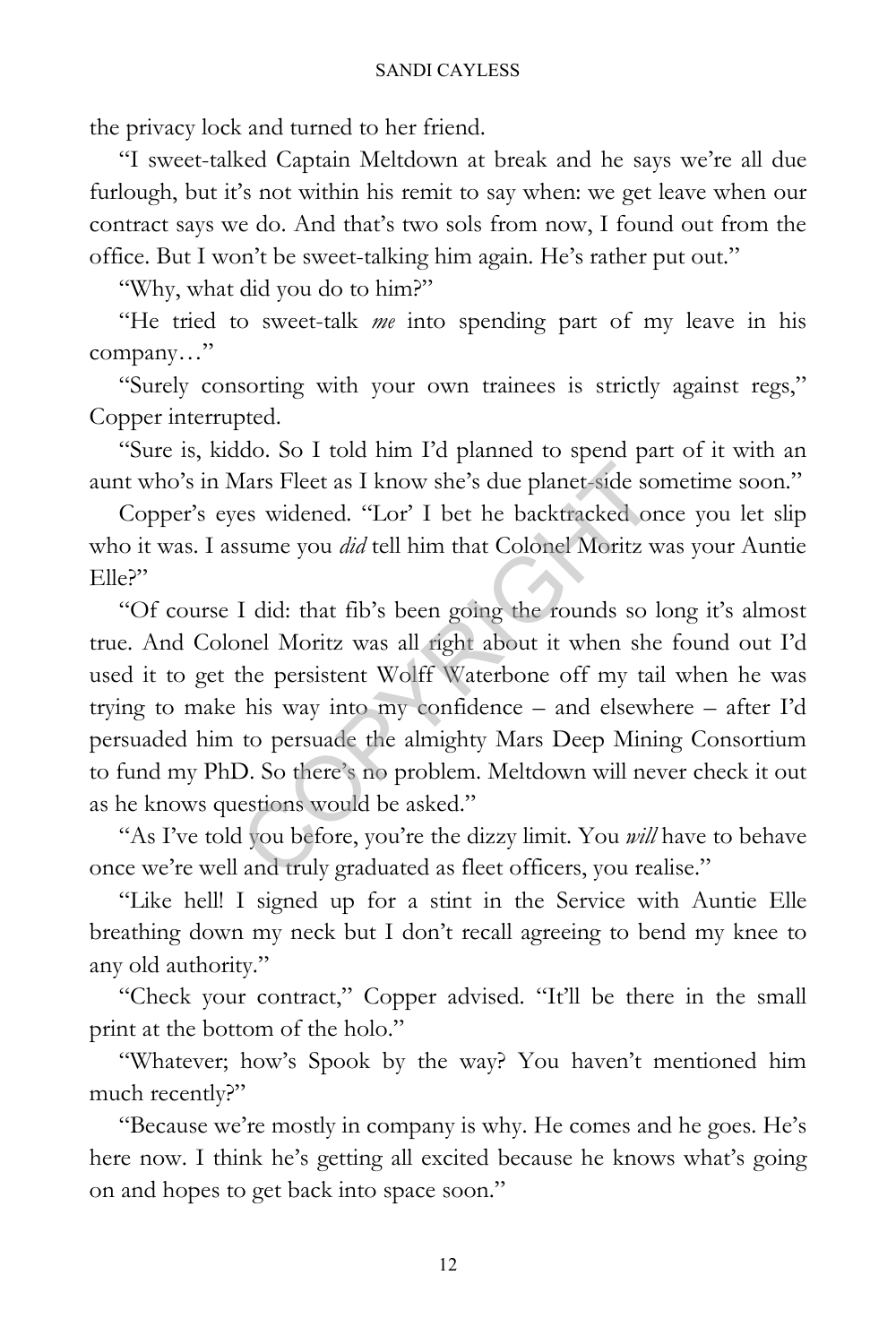Spook, an alien entity that had awoken when the deep tunnel system in which its ship had been buried for millennia had been disturbed, had latched onto the unconscious Copper when she had been injured in a rockfall. She and Linen had been working within the ancient tunnel system known to their research group as the Warren, deep under the surface of Mars, as part of their PhD projects. It had been the various remarkable finds at their site and elsewhere on Mars and their conjectures in relation to them that had brought them to the attention of Colonel Moritz and in part had led to their present situation. As far as Copper was concerned, Spook was intangible but definitely *there*. They were connected on some subliminal level that she could not fathom but she had grown so used to him that she was almost comfortable: almost, but not quite. Linen believed that she had likewise developed some sensitivity to the entity, but was far less receptive to it than her friend.

"You'll have to tell Auntie Elle about Spook once we're on board the *Drake*, you know. You did let out to her that you had the impression that several times an alien mind had reached out and touched yours for a fleeting second, when first we figured there *was* an alien ship buried out beneath the Glory Hole." t she was almost comfortable: almost, but r<br>le had likewise developed some sensitivity to<br>eptive to it than her friend.<br><br>to tell Auntie Elle about Spook once we't<br>w. You did let out to her that you had the<br>n alien mind had

"I guess, though I don't think she quite believed me. She thought it was the after-effects of that bang on the head I got in the rockfall. We *did* get the impression that her team had found evidence that there was an active life-support system in Spook's ship, though they were never able to breach it," Copper replied. "But we'll have to get used to calling her Colonel Moritz even when we're not in her company, you realise? I suspect we'll see little of her anyhow; we'll be stuck in our lab getting on with our PhD stuff until something really exciting happens. I hope I don't get space-sick. I've never been in a *moving* starship before."

"You'll never notice. It's equipped with gravity generators, so it'll be just like our lab back at Lowell except the scenery outside will shift. Even Trisk will be there to keep us company, and we'll be well away from people like Lomax Gratikule and Wolff Waterbone and other Mars Deep Mining Consortium lackeys at the Extra-Martis Missions Survey Office up at Viking One that are endlessly demanding reports and project updates,"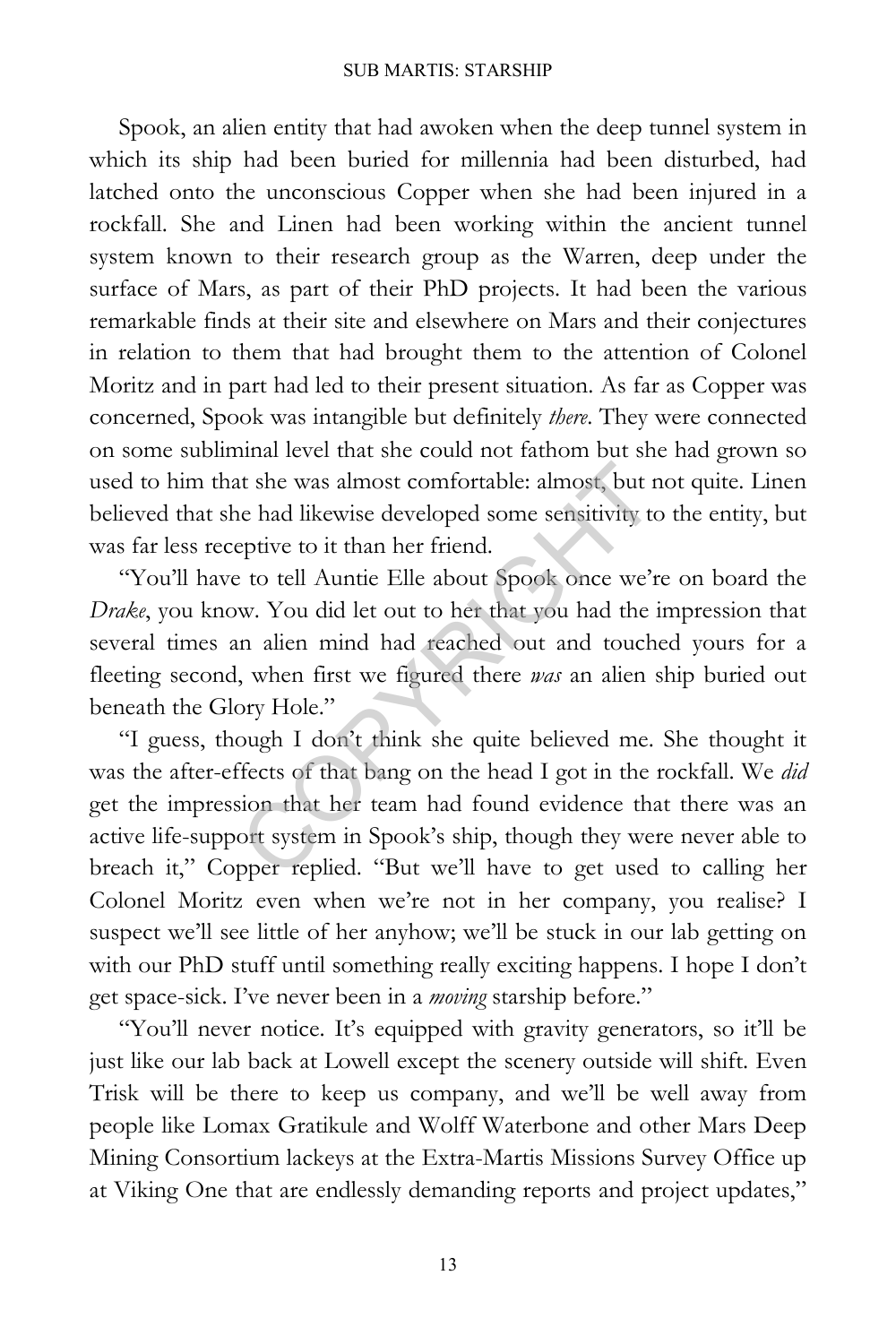Linen pacified her. "Not to mention out of the immediate orbit of our ex-College colleague the Divine Thulia, as she's based at Vee One as well and likes to wag her tongue in our direction too often for comfort. Although as MDMC's still paying our PhD disburses, I suppose they'll *have* to get reports via the EMMS Office from us now and again."

"But you can't get *off* a starship," Copper lamented. "There will be rec areas and so on, but we'll be trapped."

"Lor' we're all trapped under the domes here, so where's the difference? You're just getting nervous the closer we get to take-off, saying goodbye to all that's familiar and saying hello to a strange environment."

"Stop psychoanalysing me, it's annoying."

"There, there, little Cop."

"That as well. And you can stop too, you're as bad as she is."

"Are you grumping at Spook?" Linen demanded.

"Yup. And I get the feeling that he agrees with you."

"So you're outnumbered. But we're on leave in a couple of sols!" Linen crowed, picking up a pillow and throwing it at her. "You'll feel better after a soak in a decent tub and a good meal."

\* \* \*

By the time the signal sounded to announce dinnertime, the whole training wing had heard of their forthcoming six sols of furlough and plans for a get-together were in the air. Someone had found out that the Service would provide a shuttle-bus to take them as far as the Orbital Route that circled Pillinger Dome and a list of inexpensive local lodgings was doing the rounds. As inset trays clattered and rations were selected from the options available at the servery in the mess hall, the lines of uniform-clad trainees were swopping ideas of where to head to and what to do once they got there. It was as the pushy Lieutenant Gadget Blazells had decided that in his opinion something classier than the dingy Deneb's Diner was called for and was listing a number of much more upmarket watering holes of his acquaintance that an electrifying idea occurred to Copper. oanalysing me, it's annoying."<br>
e, little Cop."<br>
l. And you can stop too, you're as bad as sh<br>
imping at Spook?" Linen demanded.<br>
get the feeling that he agrees with you."<br>
uttnumbered. But we're on leave in a couple<br>
g up

"Giordano's!" she exclaimed to the line at large.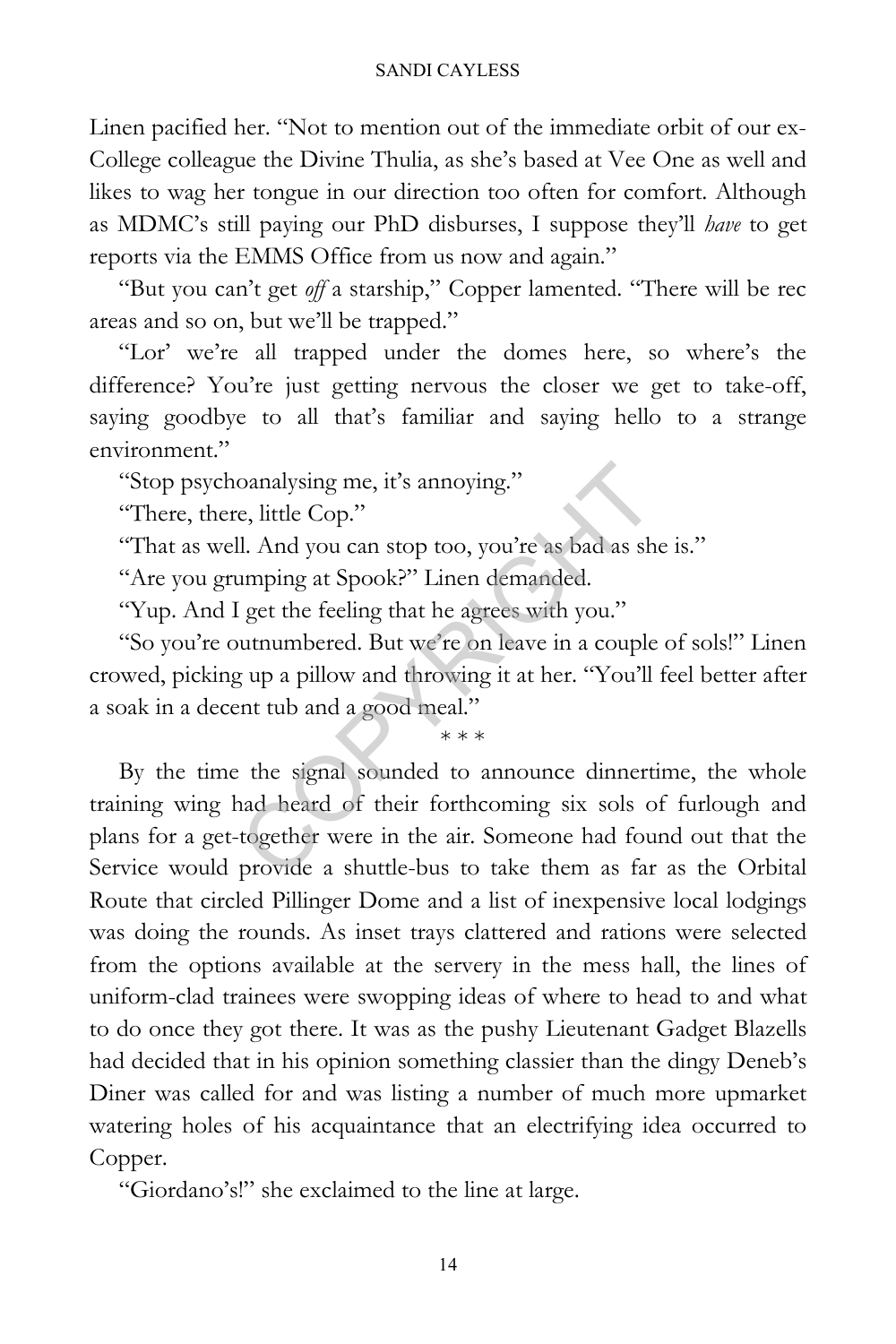None of their fellow diners had heard of the place and were agog to know where and what it was. As the two from Lowell explained its position in the Mars Deep Mining Consortium-run Astrobiology Field Dome, curiosity was sparked. None of their mates had visited the AF Dome but all had heard of it and of MDMC. That Giordano's was the largest leisure bar and diner in the place and possibly on the planet and was space-themed to boot went down very well. When Linen announced that it was known to customers as The Black Hole, as once inside, it was challenging to find the way out, almost everyone decided that it was the ideal place to mark the beginning of their leave.

"Well done, Cop," Linen whispered to her friend as the two made their way to a small booth. "He only wanted his ideas to be given top billing and Dirty Deneb's doesn't suit the taste he thinks he's got. And I've had another great idea – tell you later."

Later turned into much later as the ideas for furlough and a good time at the AF Dome were debated. Several of the trainees had called up specifics on the diner and were impressed by what they saw. The reservation was made and confirmed and credit extracted from those who had decided to attend. Both Copper and Linen were plied with questions and were hard put to keep under wraps much of their background with respect to the AF Dome and the reasons for their extensive knowledge of it. booth. "He only wanted his ideas to be g<br>bbcson't suit the taste he thinks he's go<br>lea – tell you later."<br>into much later as the ideas for furlough a<br>me were debated. Several of the trainees<br>ne diner and were impressed by

Once back in the familiar setting of their quarters, Copper turned to her friend. "Okay, out with it – your idea."

Linen's eyes lit up and she grinned. "I'll check in with Thars – he *did* say keep in touch after all, as he's our senior mentor – and see if we can get overnight billets at the Psi Complex! That would save us having to come back to Pillinger and then having to find transport back to ours. We're still Lowell PhD students with the Amberlines, so we should have access."

"For work," Copper said shortly. "Thars won't sanction it for a pleasure trip to the Astro Field Dome with a bunch of Service rookies out for a night of drinking and dissipation."

"Hardly pleasure, given many of the company, but let's have a think: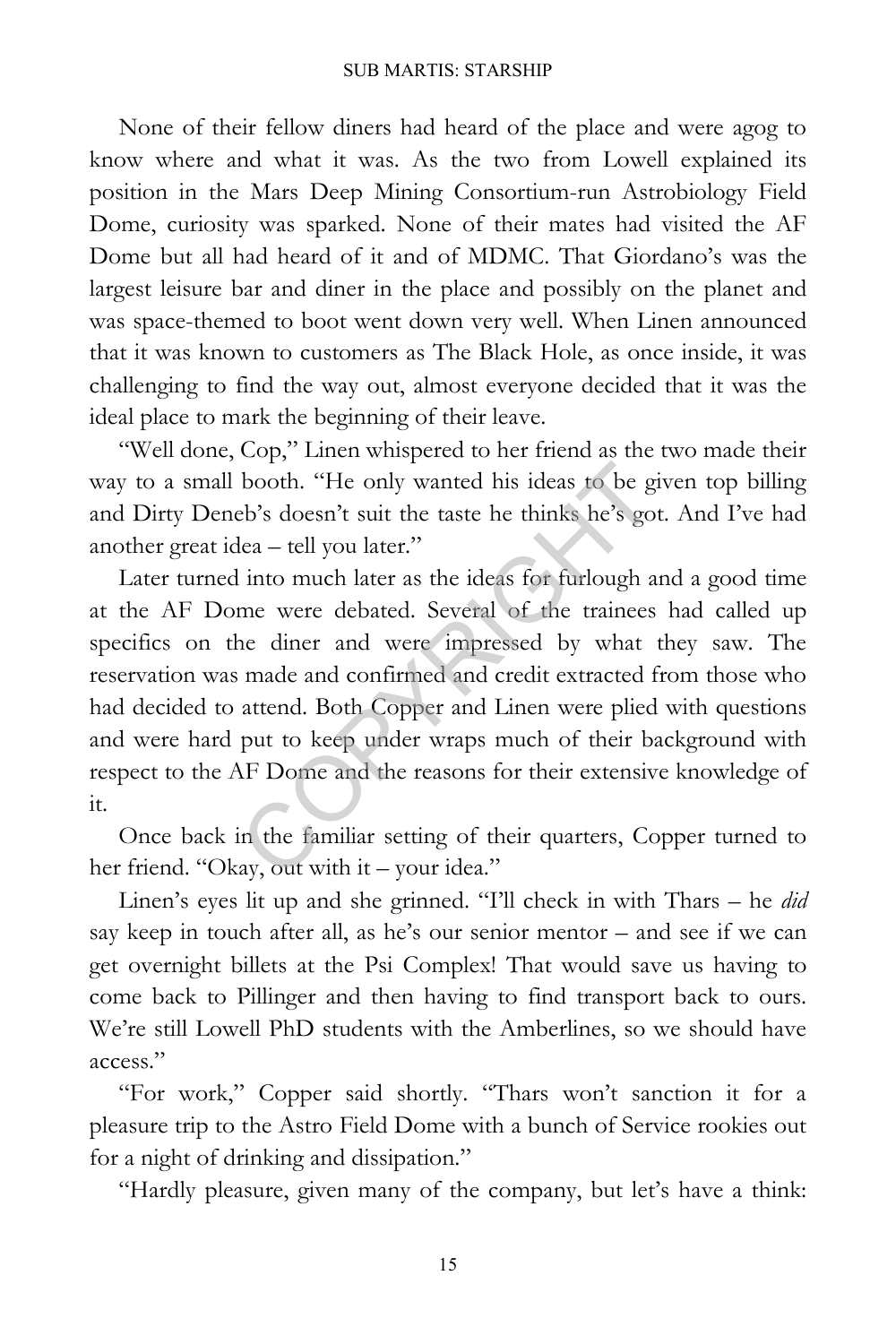we have a couple of sols before we set off."

Linen's idea of a think was a rapid finger-tapping session and then a short link to Thars Amberline, the head of the Amberline Geology-Astrobiology Research Group at Lowell College, and technically in authority over the two students and their work. The redhead prudently waited until Copper was in the shower before contacting the professor, as she suspected that her idea would not appeal much to her friend.

"We have a billet for our fun at Giordano's," she announced when a damp Copper surfaced from the hygiene cubicle.

"You what?"

"I called Thars…"

"At this time! It's nearly midnight!"

"*Here* it is; it's not at Lowell, it's different time-wise than we are, but Thars is about anyhow, and so's Avrom, as he's making up time to go buggy racing later in the sevensol. And we have a billet," she repeated.

"So what have you mortgaged our souls for that you swung that?" Copper demanded dangerously as she towelled her hair.

"Well, we *will* have quite an early start on the Satsol after the party," the redhead warned. "We'll be off in the Scamper to visit the guys out at the Amber Warren…" e! It's nearly midnight!"<br>t's not at Lowell, it's different time-wise the anyhow, and so's Avrom, as he's making<br>ter in the sevensol. And we have a billet," shave you mortgaged our souls for that you<br>ded dangerously as she

"What! You've promised we'll do some work, haven't you?"

"Just collecting a few extra samples is all, so that we have more than plenty for our trip away with the *Drake*…"

"We have plenty already! They're all in storage at Lowell and we have to get them shipped up to the *Drake* before we leave so we'll have something to keep us occupied while we're headed to wherever it is we're going! *That* was made quite plain when all this shenanigans began. And what about our enviro-suits, our sample tubes, our instruments…"

"Thars was heading out to the AF Dome in a couple of sols anyhow, so he's agreed to come out early; he'll get our enviro-suits shipped out pronto and get Avrom working on the details. We have our MEDICs here in any case – all our data is stored in them – and the bits of kit Auntie Elle gave us: we didn't dare leave *them* behind. Thars knows our schedule, so it'll be a quick turnaround as he'll organise the Scamper's schedule. And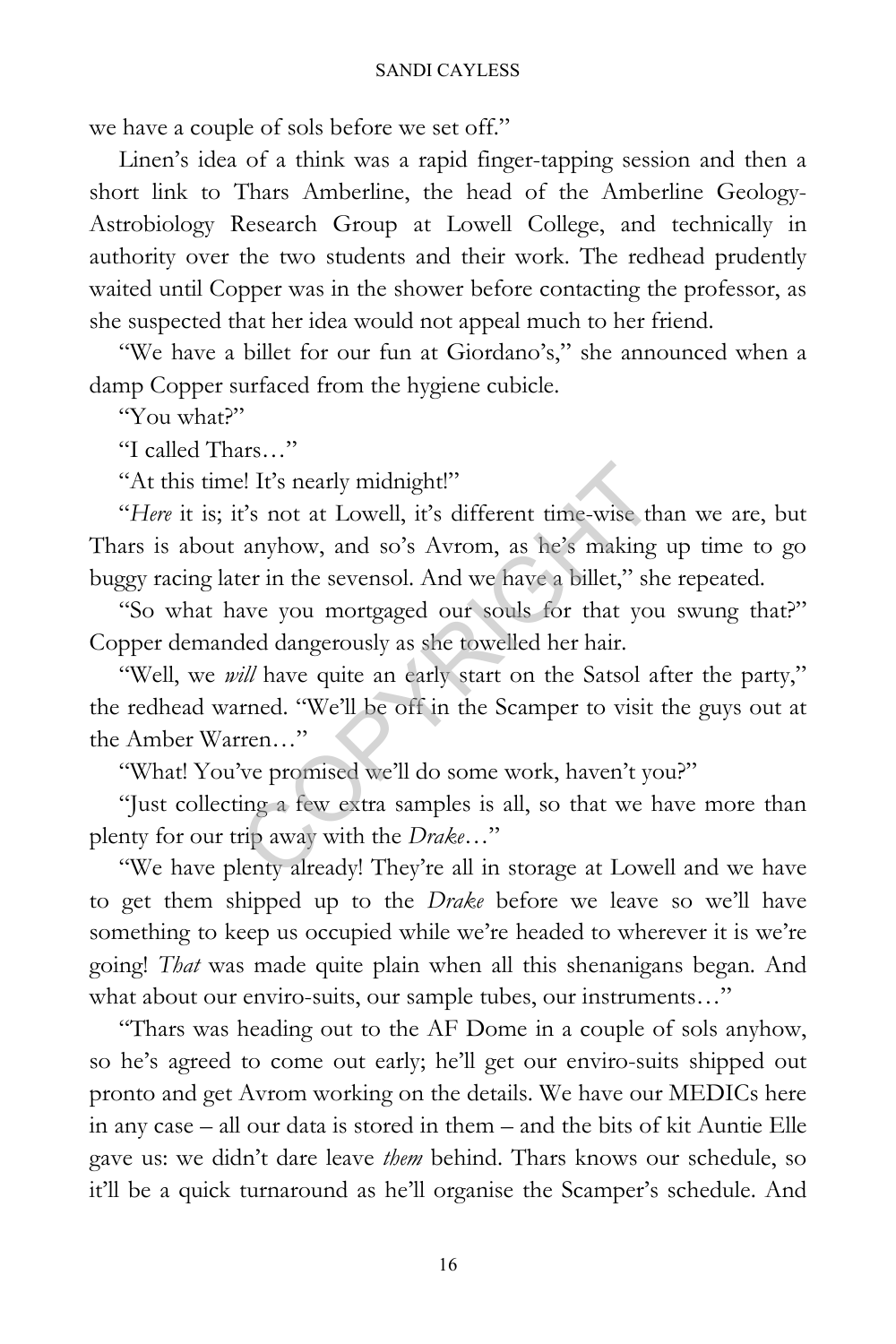we'll get to see our friends out at the Amber-Warren…"

"Damn, hell and blast!" Copper exploded, her face creasing as if she was thinking rapidly. "Oh Lor', not Spook as well! He wants to be closer to his ship!"

"Handy having a disembodied alien as a familiar, isn't it?" grinned Linen.

"Who for, you or him? It certainly isn't me! I wanted a trip to the Leisure Dome."

"Look, we'll still have time," Linen pointed out. "We head out Frisol for the party, our first leave sol is technically Satsol, and we're not due back here until the next Frisol…"

"You mean back here Thursol eve if we're due on duty early, and I bet we will be. And what about our plans to stay out at our own place? What about the visit to that apartment block in Skady Lane that's now Ma Kellyn's, supposedly?"

"We'll have time for that! We only need to hop over to the Warren, one sol out in the field, back the next to the AF Dome and then Beagle Central – plenty of time. And don't forget that we'll have at least a couple or three sols after we finish training before we have to join our ship," Linen reminded her. back here Thursol eve if we're due on duty<br>I what about our plans to stay out at our ov<br>to that apartment block in Skady Lane<br>sedly?"<br>time for that! We only need to hop over<br>the field, back the next to the AF Dome a<br>y of t

"Which we'll be spending at Lowell sorting our stuff: Auntie Elle's not going to sanction a sol off to have a good time when there's a ship to launch that's already well behind time," Copper snapped rebelliously.

"How d'you know she's *well* behind time?" Linen retaliated.

"Trisk told us when he linked in the other sol with the list of quarters still free aboard that he'd charmed out of the officer in charge and his suggestions of the best ones, based on what he's seen, remember? I figure she's late because they're still trying to retrofit her hull with the self-repair organo-metallic material that was developed based on the alien material that makes up most of the alien hulls and other artefacts that have been found on Mars to date. They hadn't quite got there the last we heard and if I recall, the colonel was a bit cagey about how much of the stuff was in production, given it was clandestine and under military jurisdiction."

"Trisk said six sevensols or so to the launch," Linen smiled. "That's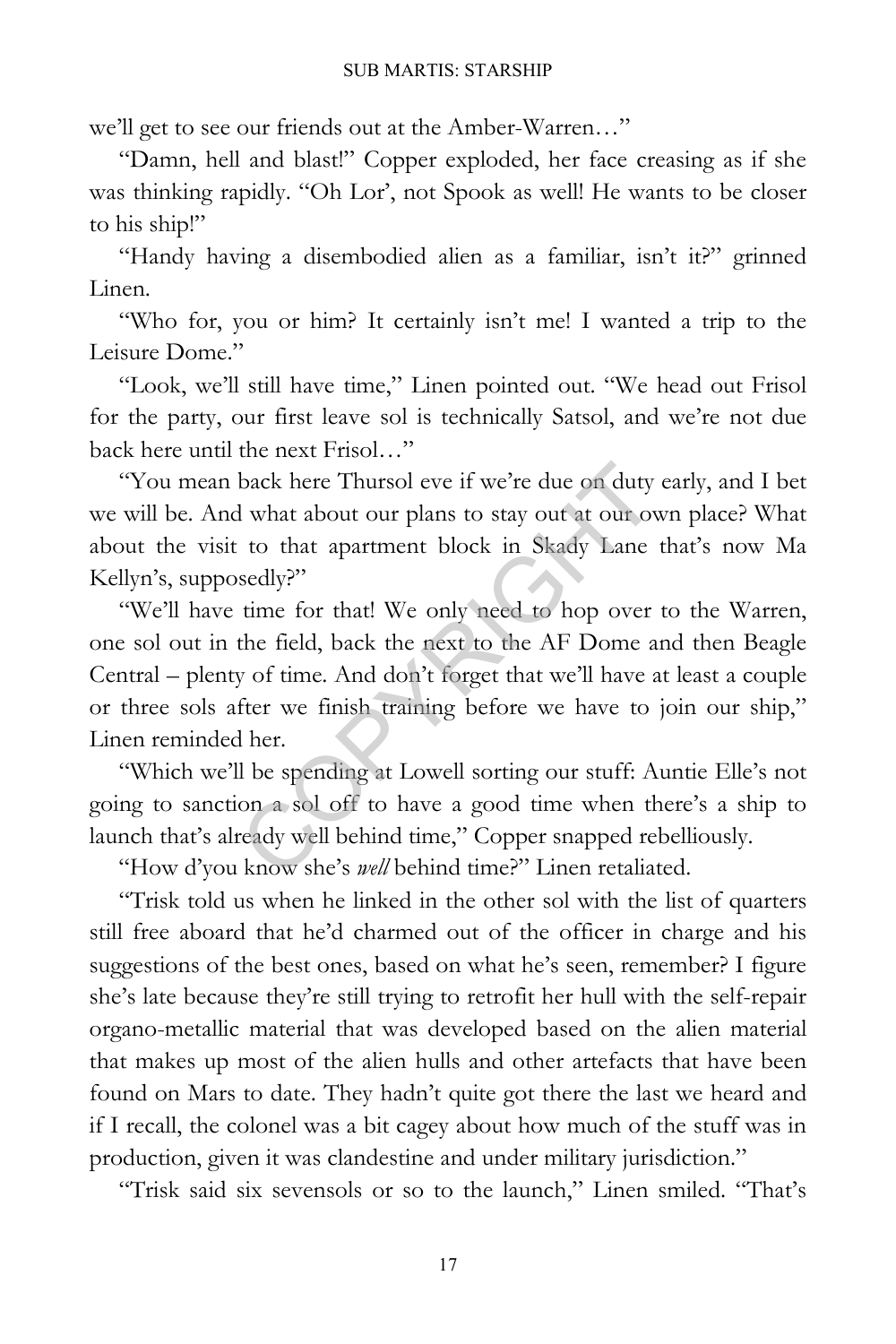hardly well behind time. Good to have a friend aboard the *Drake* that's looking out for us isn't it?" she went on blithely.

"Stop changing the subject in the hopes I won't notice," said Copper. "At this rate we won't have much furlough for the next frocking halfyear!"

"Look, it'll be good to see the guys out at the Warren again if nothing else and make sure they keep their eyes on our site for us. And Spook sure as shells wants to check his ship, as he won't be seeing that again if he decides he's in the Service for the duration as well."

"He can check it anytime he wants: I figure he must be able to move close to light speed. It's just that he doesn't like leaving me alone for any length of time. But have it your own way, both of you. I wish I'd never mentioned Giordano's."

"It *will* be much better than Dirty Deneb's and we can easily sneak away if the company gets too annoying. I guess we'll have to check on the shuttle we need to get us over there and book places. The other guys can sort themselves out," Linen decided. "They're the cream of the crop of recruits after all." But have it your own way, both of you. I<br>rdano's."<br>much better than Dirty Deneb's and we c<br>pany gets too annoying. I guess we'll have<br>l to get us over there and book places. The<br>s out," Linen decided. "They're the cream<br>"<br>

"You can damn well book it."

"Done. Wonder if Lieutenant Korin Karst will be on table duty for the eve?"

"Once he sees your face he'll change his shift," Copper warned her.

\* \* \*

The following two sols were spent in eager anticipation of the leave that all the trainees now knew was in the offing. The major highlight of the penultimate sol in harness from their point of view was that Copper and Linen were given the chance to take out a two-man low-atmosphere craft that seemed to be a cross between a shuttle and a fighter. It gave them some sort of idea of what it might be like to fly a combat vessel and both had been exhilarated by the ride, despite the vexing interference of Captain Max Meldyn. *He* had enlivened their sortie by sending a small fleet of virtual combat drones in after them. As their route had taken them through Hebes Chasma, a deep and sheltered channel north of Valles Marineris that was tough to navigate, they had been severely tested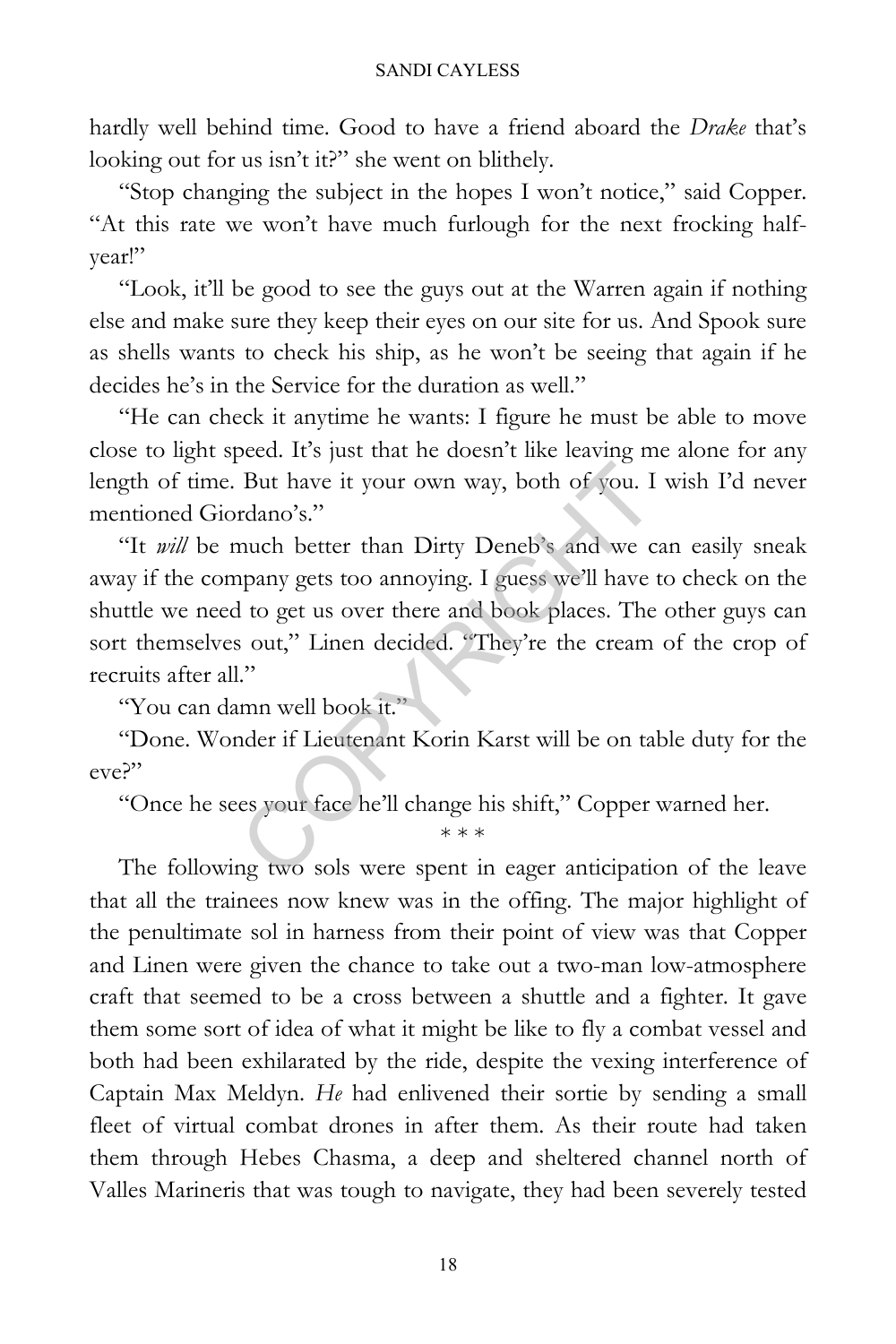and had little time to enjoy either the experience or the view. Copper had piloted the small ship around the central plateau to avoid the many rocky trenches and highly scored cliff faces whilst Linen had taken out the drones, swearing softly and continuously.

"He did it deliberately," the redhead complained testily to her friend after a rigorous debriefing that had itemised their every error. "Now I've given him a serious brush-off and he's realised that I don't hang onto his every word in breathless adoration, he's trying to make things difficult."

"The advantage is that it *does* test us almost to our limits," Copper soothed. "Though I suspect he'll regret it if he breaches the upper threshold of *your* temper."

"Don't have one. You're the grouch in our team," Linen told her, chuckling. "I must drop Auntie Elle into the conversation when next I see him, just to keep him in line. We'll have enough to put up with when Blazells finds out we've been allowed up in the MV2 flyer: he's trying to be the hotshot of our cohort and takes everything personally."

"You realise now that you've told Captain Meltdown about Colonel Moritz, he'll think she's pulled strings to get us aboard the *Drake*?"

"Hardly; we're the best of the best after all and try as he might, Max the Melt can't ignore that fact. We're just lucky we had the opportunity to get our provisional pilots' tickets before we were dragooned into the damn Service, although we owe a lot of that to the use of Rustin's flight simulator. We must give it him back one sol, if ever we get out to Wells. Whoops! Here are Blazells and Dingle and the Gadget's not a happy trooper." e one. You're the grouch in our team," 1<br>ust drop Auntie Elle into the conversation rep him in line. We'll have enough to put<br>ut we've been allowed up in the MV2 flyes<br>of our cohort and takes everything personal<br>e now that

One half of the approaching duo was undoubtedly in a foul temper and expressed it by a snappily-worded salute and a curt nod in passing. Ensign Dingle was more affable and voiced his congratulations as he mentioned that he and his team-mate were set for test flights in the simulation suite.

"Good luck, Foxy; you too, Blazells," Linen said impishly as they passed.

"You're taking a risk, lady. Did you see Dingle's eyes light up when you called him Foxy?" Copper demanded. "He'll think you're taken with him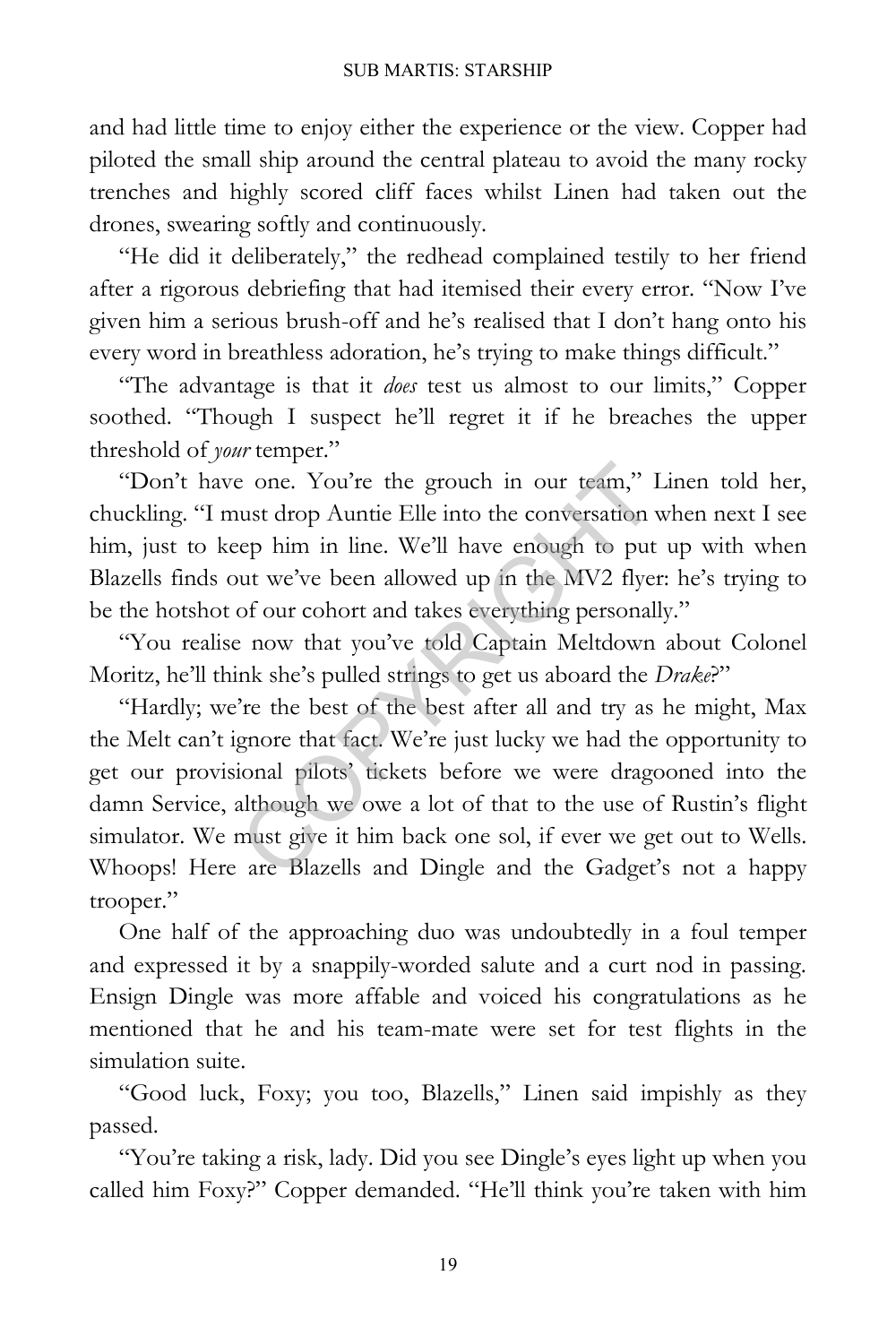and he'll be asking you for a date."

"Only being polite. But Foxin Dingle's too shy to be asking anyone for a date without a lot more encouragement that that."

"You were deliberately winding up Gadget Blazells' prop," her friend accused.

"Naturally: he asks for it by his attitude. And besides, he's sweet on me and trying to hide it," Linen announced blithely.

"No he isn't, you annoy the hell out of him. In fact you annoy the hell out of most everyone, including me at times."

"Why thank you, I do my best. But let's cut the chat and find a caff well away from prying ears and eyes. I'll fetch Gerald out of my locker and we can use him to organise our schedule. We have a whole hour to work out the best way of spending our furlough to advantage and it's only half a sol away."

"Good idea; I'll bring Gemima, as we have a link from Trisk to check out. I hope he's managed to put the word in for our new billets aboard the *Drake*, though I would have thought it would be first come, first pick."

Their erstwhile Amberline Group colleague and now one of the senior science officers aboard the *MSS Drake II*, Lieutenant Trisk Addystone had had the advantage of a very short spell in basic training and an established position aboard ship. As an outgoing and friendly individual, he was also adept at persuading others to see his viewpoint and the two trainees were in high hopes that he would have engineered some comforts for them aboard their soon-to-be assigned ride. Stopping only long enough to abstract their Mobile Encyclopaedic Detection and Information Consoles, or MEDICs, from their lockers, the two made their way to the trainees' mess. The internal our schedule. We have a<br>test way of spending our furlough to advanta<br>"<br>"<br>I'll bring Gemima, as we have a link from<br>"<br>"<br>s managed to put the word in for our new<br>ugh I would have thought it would be f<br>nile Amber

Once they had commandeered a small table in the mess well away from everyone else, they eagerly called up their link. Trisk was as cheerful as ever and his smiling face lit up as the image projecting from Copper's MEDIC, Gemima's, holo-generator port expanded outwards. Their friend's message was short and to the effect that he had suggested to the harassed individual tasked with organising the *Drake's* accommodations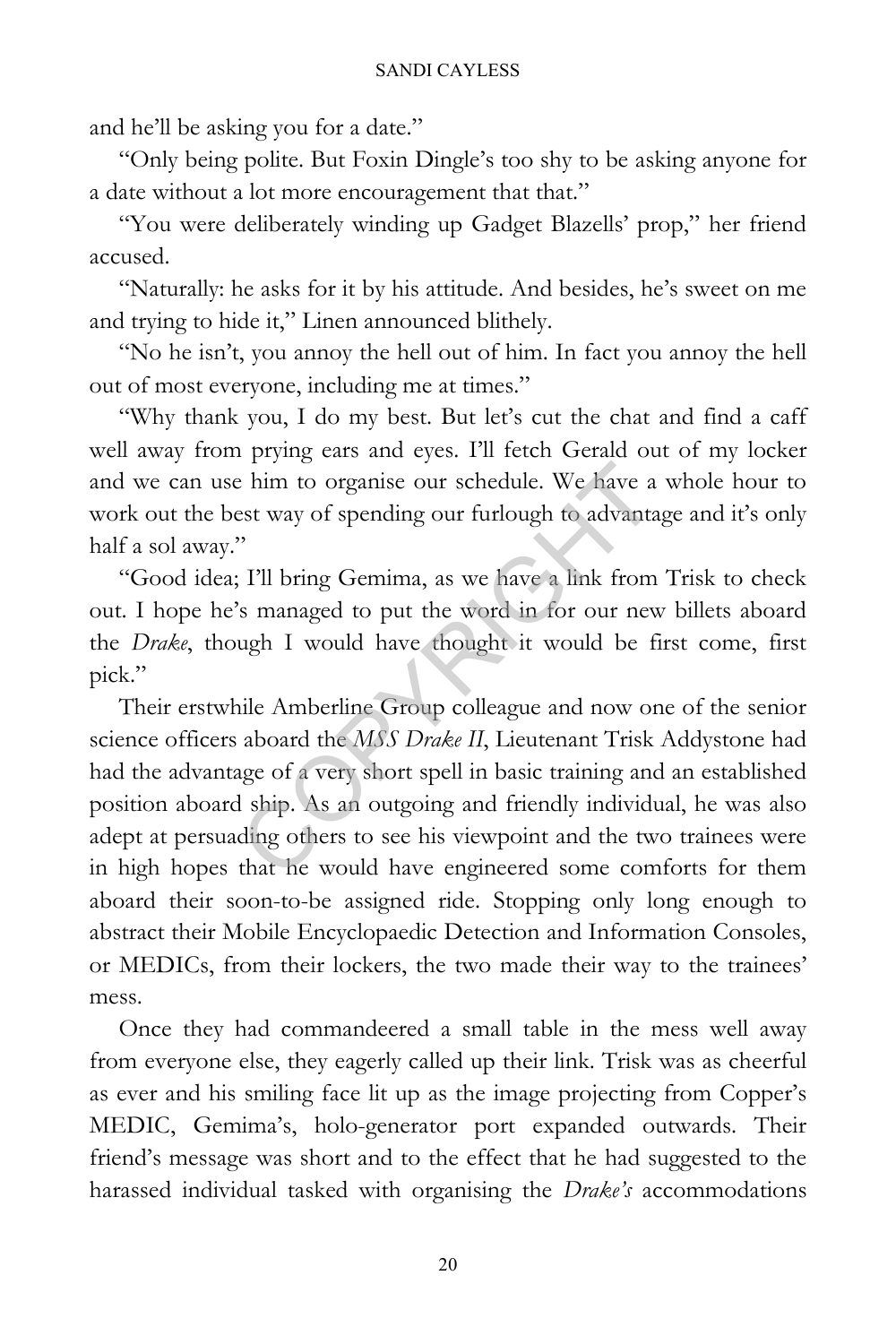that it might be as well if the scientific research personnel aboard the starship had billets near one another, for the sake of efficiency if nothing else. The officer had not been taken in but had marked two comfortable berths close to Trisk's as assigned to incoming crew and ticked another job off her busy schedule. The diligent Dr Addystone had also tacked their names alongside his on the door panel of what would be a sizeable office near his main lab: it had not yet been allocated and he hoped they would be able to commandeer it when it was operable. The whole science section had been removed from deck ten to deck five owing to some structural constraints, the deck ten area labs being given over to the engineering department. Trisk was happy enough with the upset and the move: although further from the crew quarters on deck nine, they would be closer to their local mess.

"The joys of housekeeping on board Mars Fleet's finest," Copper laughed quietly. "We'll have to pay him back once we're actually up there. Best send him a thank you. But it sounds like the *Drake's* nowhere near ready for launch yet. She was pretty near finished when we saw her last, I thought."

"We only saw the bits that we were shown by that Lieutenant Commander Khilph and then by Colonel Moritz," reminded Linen. "And that wasn't much. We didn't see any of the crew berths or even the engineering decks. We should call up the specs of every big ship we can and try to get a feel for what we might have to navigate around once we're aboard." It further from the crew quarters on deck n<br>ir local mess.<br>Of housekeeping on board Mars Fleet's f<br>"We'll have to pay him back once we're at<br>a thank you. But it sounds like the *Drake'*<br>h yet. She was pretty near finished

"Let us see what we might be in for, you mean," Copper said. "But I agree. Now we're officially Fleet, we should be able to get access to that sort of information. Or at least, Gerald and Gemima should, as they were given access to military and other databases way back, when Colonel Moritz jumped into our lives and started to take over."

"We were told we'd be given a sol away to be shown around a ship and it hasn't happened," Linen remembered. "Normally it would be part of training to be assigned short trips on training ships, but because of the recruitment upsurge, we've missed out. Lor' knows how many more recruits are out there in all the other basecamps that seem to have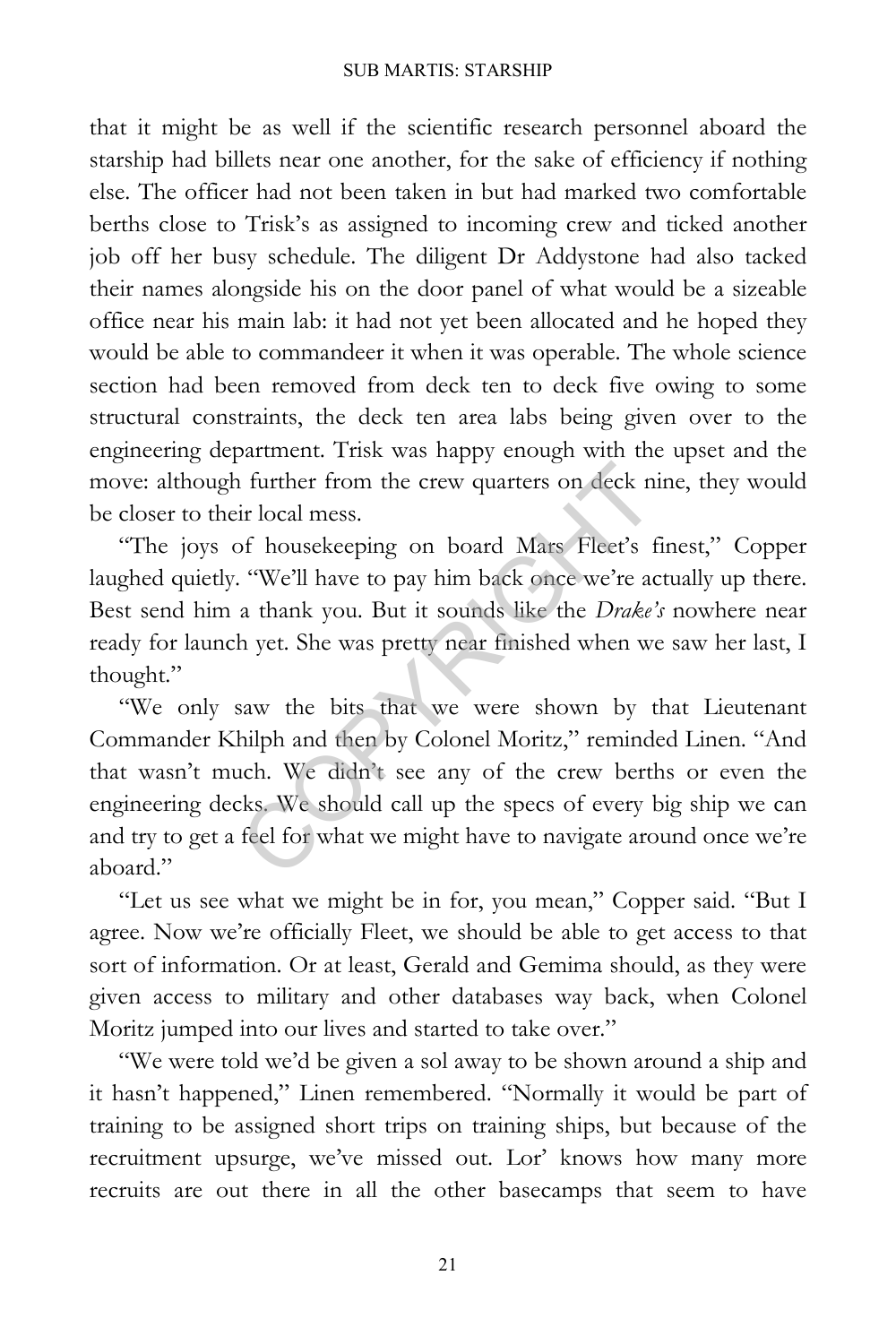sprouted up over half the planet. I'm amazed nobody's twigged that it's not just because of the expansion of the Fleet's exploration budget that there are all these new ships building that need crews to man them."

"Well I'm not going to enlighten our lot if the question comes up," Copper said decidedly. "Least said and all that; and they'd freak and want to know how I knew. But we'd better get on and organise our schedule. There had better be time for a couple of sols of nothing but R and R or you're in trouble."

"Then let's move it. I've had a number of our buddies asking for details of cheap lodgings so I'll check out one or two in Beagle Central that I suspect are passable and see if they have spaces available. There's only morrow-sol left for booking up. Gerald," Linen instructed her MEDIC, "Check if there are rooms available in the following locations in Pillinger Dome: Asaph Hotel, Helix Hotel, Pallas Hotel and Mary House."

"You know all those places?" Copper demanded.

"Yes, they're all this side of Beagle Central and close enough to the Land-Hover Station to get over to the Astro Field Dome reasonably easily; and they're the least expensive. Saying that, they're not cheap, but I'm not going to suggest any of our lot try out the two rooms that are let out in the basement of Beer Belly Pete's Bar in Bee Street, or the Blue Gene that's on Shergotty Street, further away. I wouldn't let either of those out as a dog kennel, not even for Osterley. The Shuttle Shed at the far end of Barnes Street has a few letting rooms, I think, but I wouldn't swear to it. You can often pick up an economy billet near Beagle College out of semester time and there you're close to decent drinkeries like Susie's Cider Factory and Fiddlers *and* the student med centre if you go overboard on the drinks or get caught up in a brawl. Some of our lot wanted to know the best upmarket bars to take a date, but they can find that out for themselves, I'm not a frocking directory of Beagle Central. But maybe I should tell them what places to avoid?" ol left for booking up. Gerald," Linen<br>ck if there are rooms available in the follow<br>: Asaph Hotel, Helix Hotel, Pallas Hotel and<br>all those places?" Copper demanded.<br>e all this side of Beagle Central and close<br>ation to get

"Lor' they're all big boys and girls, they'll work it out one way or another," Copper told her. "But they'd best pocket a supply of Oxypep if they're visiting any dens you recommend or they'll never make it back to their billets. Do you *know* all the dubious drinking dens in Beagle, by the